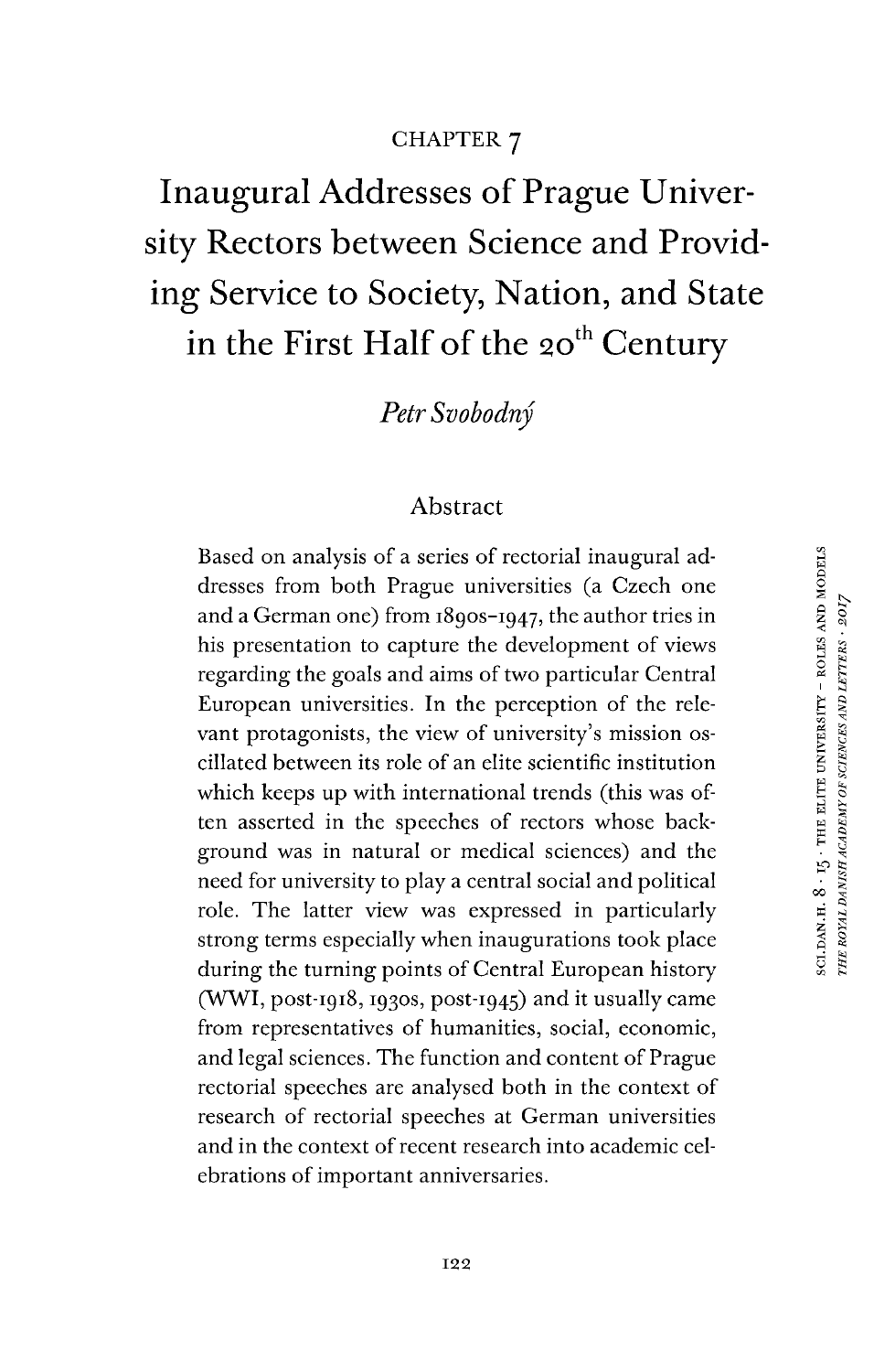**Key words:** Inaugural addresses - Prague universities - Elite scientific institutions - Ideological and political instrumentalisation - 20th century

### Introduction

In 1882, the ancient Prague university was by law split in two parts. From that time until 1939 (1945), Prague was thus the seat of two formally equal universities. Both remained integrated in the network of universities in the western part of the Austro-Hungarian Monarchy. Over time, however, their position and status within both the 'national' and international academic environment and broader social context evolved, among other things due to changes linked to the break-up of old state formations and the emergence of new states in Central Europe.

Prior to 1882, the university of Prague was more or less a provincial teaching and research institution, which educated the intellectual and professional elites of Bohemia and Moravia. Yet while its students came both from the ranks of the German-speaking minority and increasingly also from the Czech-speaking majority population, its teaching staff consisted mainly of German-speaking academics who migrated not only within the Austrian academic environment but within all of the German-speaking regions. After the 1882 split, the German university maintained not only its position of a regional Austrian university, but also its frequent contacts with universities in Germany. Its students, however, still came mainly from the Bohemian Lands. In connection with the increasing success of the Czech emancipation movement in late  $19<sup>th</sup>$  and early  $20<sup>th</sup>$ century, which culminated in the creation of an independent state in 1918, the German university in Prague was undergoing a complicated transformation of loyalties. Nonetheless, throughout the entire period in question, it maintained its status of the top academic institution of the German-speaking population of Bohemia and Moravia and until 1914, it was one of many loyal institutions of the Austro-Hungarian Monarchy.

During the First World War and then prominently again in the 1930s, however, many of its students and teachers increasingly sym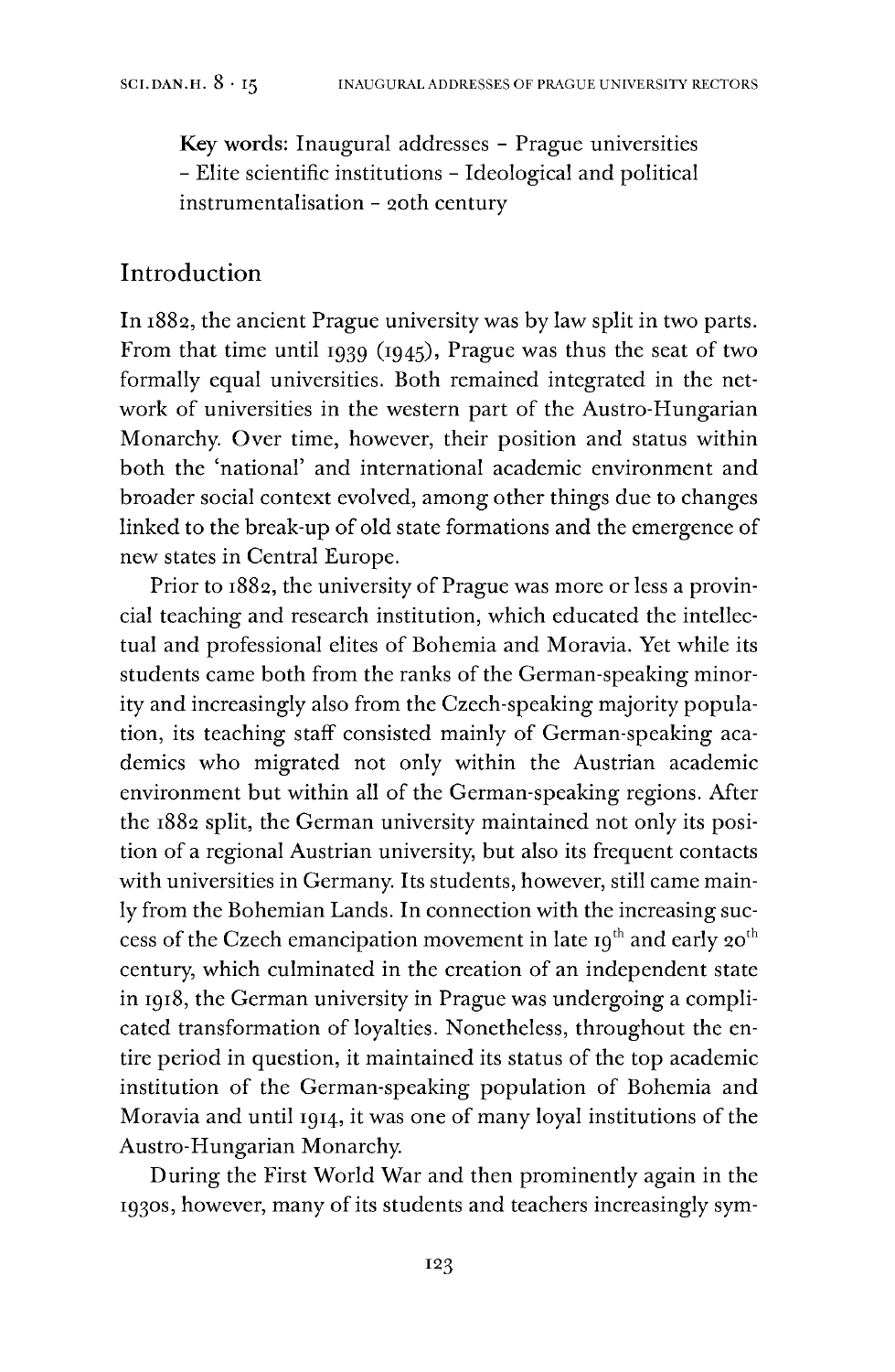pathised with pan-Germanic movements of various ideological orientation, including Nazism. During the interwar period, the German University at first sharply opposed the new 'national' state of the Czechs. Relatively soon, though, it became reconciled with its new position of a leading academic institution representing the most important national minority in Czechoslovakia, that is, with a status unique in the European context.

The new Czech university, too, was after 1882 formally one of many regional Austrian universities. Moreover, like some other universities in the Austrian provinces which taught in national languages (e.g. Kraköw/Krakau or Lviv/Lemberg), it was already during the existence of the Austro-Hungarian Monarchy the top academic institution of the Czech nation, whereby in the Central European context, a nation was defined mainly by language. After the creation of Czechoslovakia, the Czech university in Prague became the top academic institution of an independent state. This position implied not only a certain role in research and education, but also in political and social transformations.

Regarding the scientific standards of the two Prague universities, the German one maintained its reputation of a distinguished university, which attracted teachers from Austria and Germany before they managed to receive appointments at first-rate universities in Berlin or Vienna. The Czech university quickly overcame the initial teething problems and established itself as a standard teaching and research institution that kept in touch with international developments. In the interwar period, however, its social role, which included not only its position of a 'national treasure' but also active involvement of many of its professors in cultural and political life outside university, was as important as its main mission. This brief introduction indicates that even at the beginning of the  $20<sup>th</sup>$  century, both Prague universities had to balance their position between service to society (city, region, nation, state) on the one hand and issues of scientific research which transcends state borders or ethnic affiliation on the other hand.<sup>[1](#page-2-0)</sup>

There are several ways in which we can try to capture the charac-

<span id="page-2-0"></span>i. Svobodny 2015; Havrånek and Pousta 2001; Seibt 1984.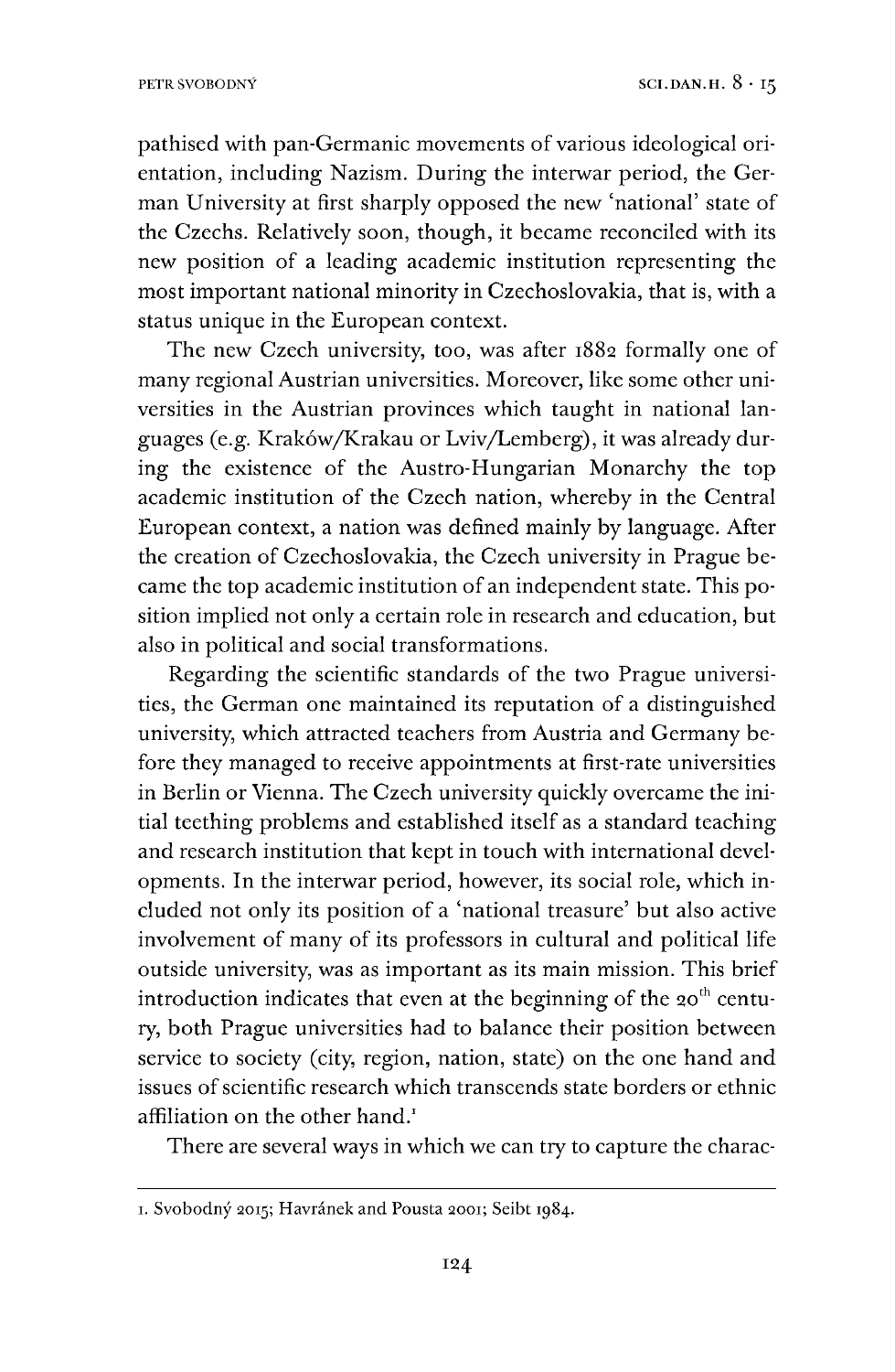

FIGURE. I: The Great Aula in the Carolinum, where inaugural ceremonies of the both Prague universities were held until the mid-1930s (1928).

ter of a university and its role as an institution in the service of society, elite scientific centre, or an organisation balancing between the two. On the one hand, we could analyse the programmatic statements made by representatives of the institution in question, that is, declarations which were usually intended for a broad public and delivered at special occasions. The other way, which delves deeper into institutional history, involves an analysis of actual results (the development of infrastructure, numbers of students and teaching staff, publication activities, etc.) on the one hand and the study of the direct and indirect impact of academic activities on the society, economy, technology, culture, and politics in general.

In my current contribution, I choose for the former approach, that is, an analysis of programmatic statements by leading representatives of the two universities. It is worth noting that in the  $19<sup>th</sup>$ century, the then young Norwegian university in Kristiania (now Oslo) struggled with a similar dilemma as the Prague universities when it had to balance between its service to a small nation under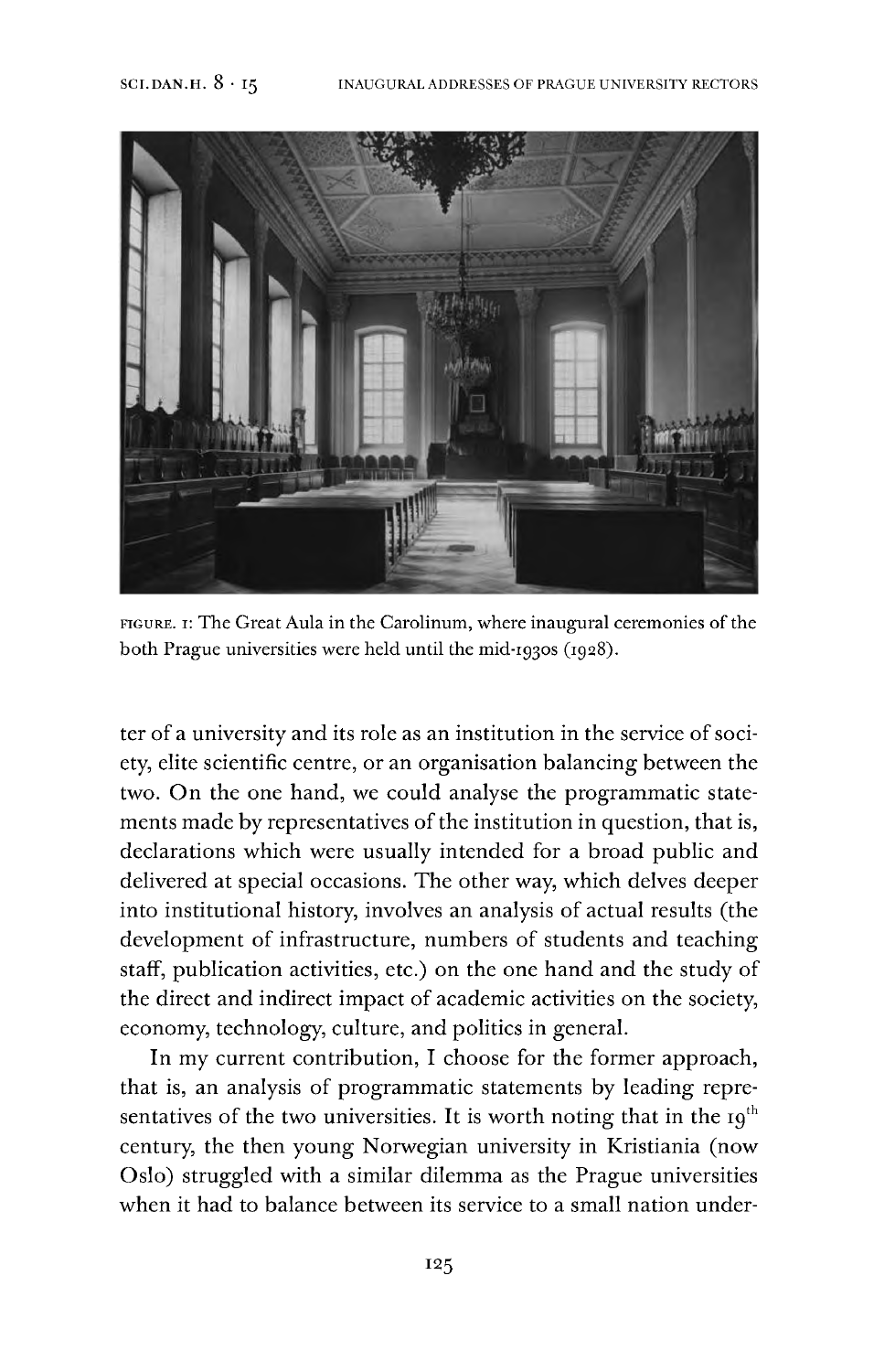going a process of national emancipation and the high demands of international science. Its delegates, headed by the rector and representatives of some of the most important sciences represented there, presented their vision of the university to a broad Norwegian and international, academic and non-academic public in <sup>1911</sup> at the occasion of celebration of centenary of their university's foundation. Some of their speeches focused on the social role of the university, while others emphasised its status of a leading scientific institution. In practice, the university tried to meet both roles in which it was 'cast' in about an equal measure.<sup>2</sup>

Prague universities, too, had several times prepared for a presentation of their achievements and visions to the broad public at the occasion of celebrating an anniversary of their foundation. It is an irony of history that the planned grand celebrations of the  $500<sup>th</sup>$  anniversary in  $1848$  and the 600<sup>th</sup> anniversary in 1948 were prepared by two very different institutions and in both cases, the celebrations were significantly disturbed, or rather modified in reaction to precipitous political developments.<sup>3</sup>

For the Prague universities, programmatic statements delivered during such anniversary celebrations are of little use, which is why we chose other, no less representative texts. We have decided to focus on the inaugural addresses of rectors, who assumed their function at the beginning of each academic year. Much like at universities in Germany, both Prague universities kept almost complete collections of inaugural addresses of rectors from the late  $I_9$ <sup>th</sup> and the first third of the  $20<sup>th</sup>$  century. In Prague, the German collection covers the period from 1894 to 1936, the Czech one 1907 to 1938, with the exception of two rectorial addresses from  $1945$  $1945$  $1945$ -1947.<sup>4</sup> (A

<sup>2.</sup> Fure 2015.

<span id="page-4-0"></span><sup>3.</sup> Durcansky and Dhondt 2015.

<span id="page-4-1"></span><sup>4.</sup> Rectorial addresses of the German University in Prague appeared regularly in print. They were published as part of anniversary publications under various names, such as Rectors-Instalationen der k. k. deutschen Carl-Ferdinands-Universität in Prag, Die feierliche Inaugurationen der Deutschen Universität in Prag, Die feierliche Inauguration des Rektors der Deutschen Universität in Prag, Bericht der deutschen Karls-Universität in Prag über das Studienjahr..., etc. They are kept in the Archive of the Charles University in Prague. A list of titles of rectorial addresses of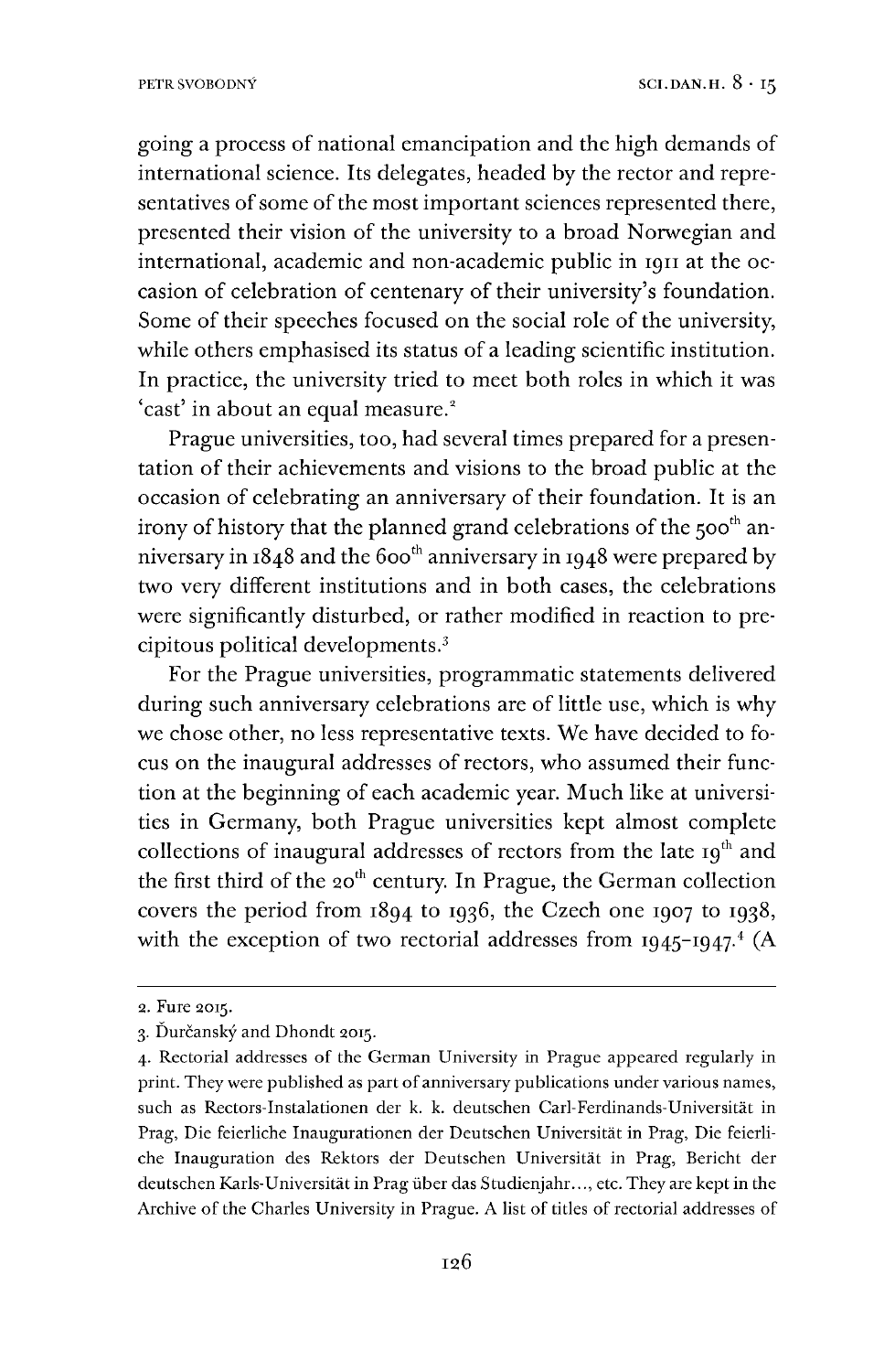comprehensive overview of rectorial addresses at universities in German-speaking lands, that is, Germany proper, Austria, Switzerland, but also the German University in Prague since the end of the  $19<sup>th</sup>$  century until the second half of the 20<sup>th</sup> century has been compiled by project *Rektoradsreden im ig. und 20. Jahrhundert - Online-Biblographie.*)<sup>5</sup>

# Inaugural Rectorial Addresses in the  $19<sup>th</sup>$  an  $20<sup>th</sup>$  Century

In Germany, intense research based on the abovementioned sources has been going on for several years. $6$  Our German colleagues expect that a thorough analysis of these sources should not only help evaluate the quality of the university in question but also contribute to an assessment of contemporary political atmosphere and its accents (especially so for the period after 1933).<sup>[7](#page-5-1)</sup> German historians view inaugural addresses, as well as reports by rectors who are leaving their office, as sources of extraordinary importance, as - to use a somewhat poetic expression - *'jewels ofacademic historiography'*,[8](#page-5-2) Incoming rectors regularly and relatively frequently (annually) ac-

Rectorial addressed of the Czech Charles-Ferdinand University and later Charles University appeared as part of anniversary publications, usually under the title Inaugurace rektora [Rector's Inauguration], Zpråva o studijnim roce... [Report on the Academic Year...], or Universita Karlova v Praze v roce... [Charles University in Prague in the year...]. In the Archive of the Charles University, these inaugural brochures are bound together with lists of lectures and lists of personnel and institutes for the relevant academic year. Some rectorial addresses were published separately (sometimes in an extended form), while others, after 1945, appeared in the daily press.

5. http://www.historische-kommission-muenchen-editionen.de/rektoratsreden/ anzeige/index.php?type=list&id=universitaet

<span id="page-5-0"></span>6. http://www.historische-kommission-muenchen-editionen.de/rektoratsreden/texte/unigeschichte.php and

http://www.historische-kommission-muenchen-editionen.de/rektoratsreden/texte/organisation.php

<span id="page-5-1"></span>7. Häuser I, 2009, p. 3.

<span id="page-5-2"></span>8. Häuser I, 2009, p. 1.

the German University in Prague in 1894-1931 is also found in an online database: http://www.historische-kommission-muenchen-editionen.de/rektoratsreden/ anzeige/index.php?type=universitaet&id=i68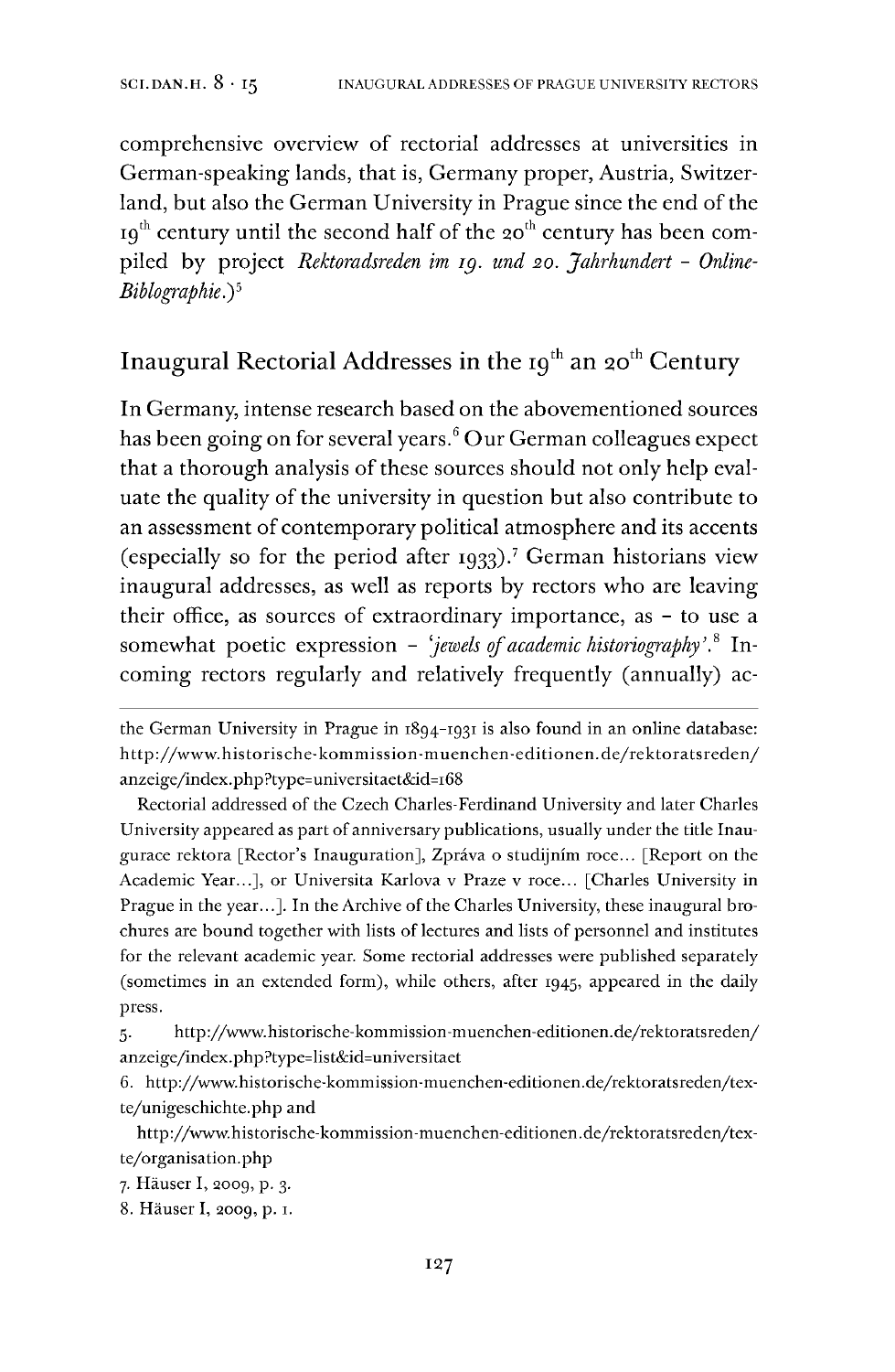quainted the entire academic community, assembled representatives of social, political, and cultural elites, but also the broad public not only with the most recent discoveries but often also with more general trends and problems in their field of expertise, often linking these subjects to current social and political realities.<sup>9</sup>

At both Prague universities - like at universities in Germany representatives of all four faculties (faculty of theology, law, medicine, and philosophy) regularly took turns in the elected function of a rector. After 1920, they were joined by representatives elected from the new faculties of natural science. Natural scientists, however, were represented among rectors even before, as representatives of the faculties of philosophy from which their sciences had separated. Nonetheless, rectorial addresses presented the state of various sciences unevenly, since as part of the regular rotation, theology and legal sciences were relatively overrepresented, while the now expanding and further specialising medical, social, and especially natural sciences were represented in the rotation of faculties relatively less. In Prague, much like in Germany, incoming rectors tended to focus in their speeches on issues relevant not only from a professional but also a social point of view. Their speeches thus reflected also various current scientific and popular discussions, and especially during the troubled periods of the 20<sup>th</sup> century they did not avoid even controversial political topics.

## Prague Inaugural Rectorial Addresses in 1894-1947

In the last decades before the First World War, the German University in Prague was headed by several scientists of European stature. Shortly after the split in 1882, its rectors included, for instance, the physiologist Ewald Hering (1882/83), physicist Ernst Mach

<sup>9.</sup> For more on the definition, development, contents, and preservation of rectorial addresses in German-speaking countries: http://www.historische-kommissionmuenchen-editionen.de/rektoratsreden/texte/rektoratsrede.php

On their preservation and accessibility in libraries and archives, see:

http://www.historische-kommission-muenchen-editionen.de/rektoratsreden/texte/standort.php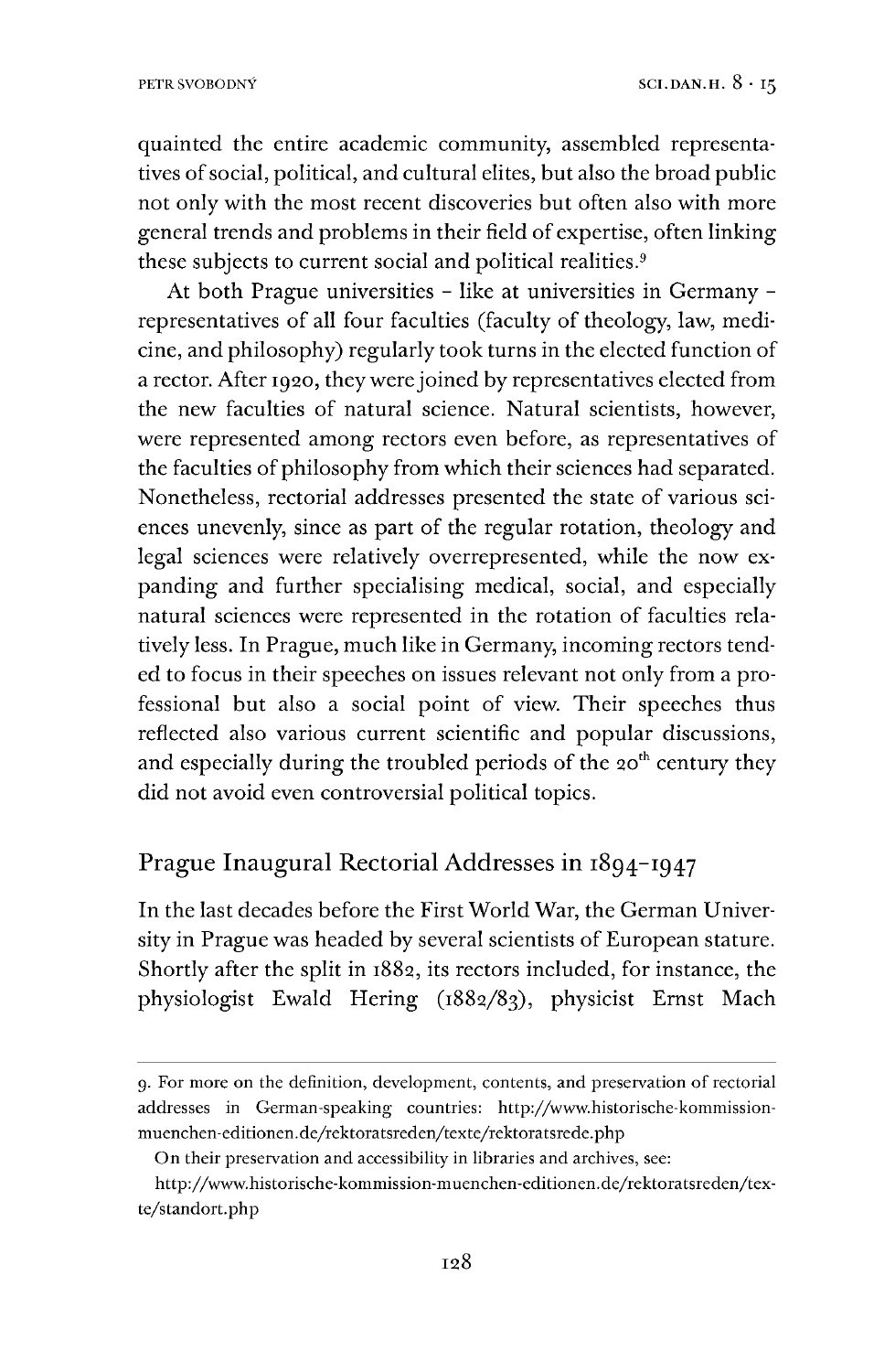$(1883/84)$ , and chemist Karl Huppert  $(1895/96)$ .<sup>[10](#page-7-0)</sup> The earliest published rectorial addresses come from the 1890s, a period when issues that could interest broader public and not only experts were usually taken up mainly by lawyers. This was repeatedly the case at the German university (Joseph Ulbrich, Friedrich von Wieser, Emil Pfersche, Heinrich Rauchberg, Adolf Zycha), $\frac{n}{l}$  less frequently at the Czech one (Jaromír Čelakovský, Kamil Henner).<sup>12</sup> Among the inaugural speeches of natural scientists and physicians from this period, historians of science rate highest the 1895 lecture by Karl Huppert (1832-1904), professor of medical chemistry. In his address *Über die Erhaltung derArteingenschaften,* Huppert for the first time presented and later published his idea, inspired by his colleague Ewald Hering, professor of physiology, about a connection between nucleic acids and the issue of heredity.<sup>[13](#page-7-2)</sup>

At the time of our interest, historical argumentation was often part not only of social discussions but also political conflicts in the Czech Lands.<sup>[14](#page-7-3)</sup> It is therefore rather unsurprising that at both universities, excellent historians were often elected rectors. In 1902, Adolf Bachmann (1849-1914), professor of Austrian history and an active politician,<sup>[15](#page-7-4)</sup> presented in his address at the German university an overview of German historiography in the  $19<sup>th</sup>$  century.<sup>[16](#page-7-5)</sup> His Czech counterpart, Jaroslav Goll (1846-1929), founder of Czech positivist historiography, was elected rector of the Czech university in 1907 and his inaugural address traced the history of 25 years since

<span id="page-7-1"></span>11. Titles oftheir inaugural addresses can be found at http://www.historischekommission-muenchen-editionen.de/rektoratsreden/anzeige/index.php?type= universitaet&id=i68

- 12. The lower number of inaugurations of lawyers is due to the fact that Czech inaugurations are preserved only after 1907/1908.
- <span id="page-7-2"></span>13. Huppert 1895; Štrbáňová 2004, pp. 195, 205-207.

<span id="page-7-3"></span>14. Kutnar et al. 1997, pp. 384-40, 449-458.

<span id="page-7-5"></span>16. Bachmann 1903.

<span id="page-7-0"></span><sup>10.</sup> For a list of rectors of the German university in 1882-1918, see Havránek 1997, pp. 343-347-

<span id="page-7-4"></span><sup>15.</sup> He was a deputy of the Bohemian provincial diet and the Austrian Imperial Council for the German Progressive Party. Within both Bohemian and imperial Austrian politics, Bachmann represented German nationalist positions and rejected the Czech efforts to achieve greater autonomy.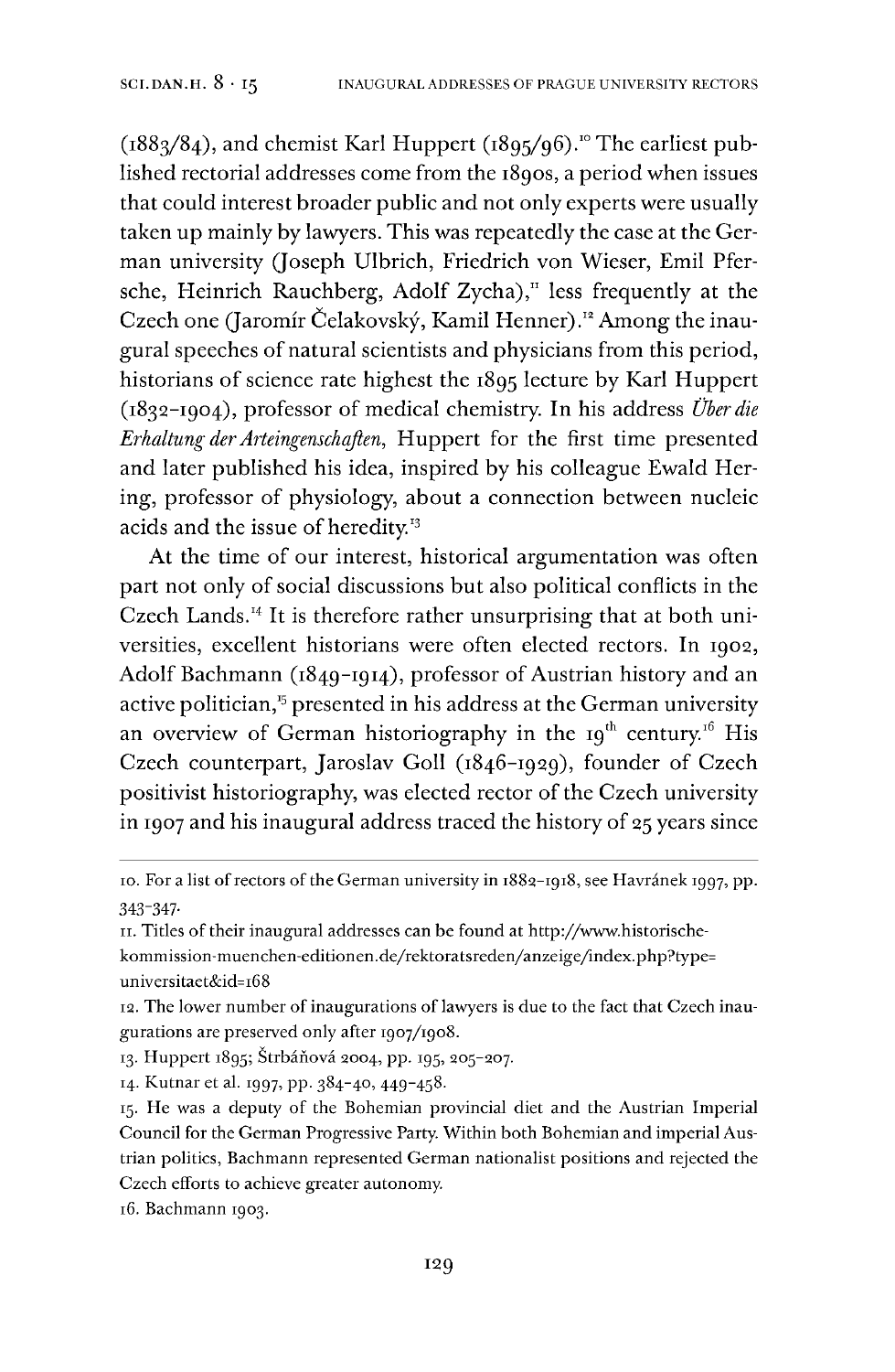the split of the Prague university.<sup>[17](#page-8-0)</sup> Unlike his followers in 1920 and 1934, he did so quite factually and objectively. Especially noteworthy from the perspective of later developments are the inaugural addresses of physiologist Frantisek Mares (1857-1942), the last Czech rector to be elected before the outbreak of the First World War. In his 1913 speech, he presented the core principles of his vital-ist philosophy (according to which life equals creative power).<sup>[18](#page-8-1)</sup> In 1920, after he was elected rector for the second time, his address was dedicated to a defence of his political activities (see below).

Typical examples of lectures which summarised a broader context of research in natural science and medicine are found in the inaugural addresses of both Czech and German rectors from 1910 and 1912. They spoke of the challenges which biological research faces,<sup>[19](#page-8-2)</sup> about the mysteries of biology,<sup>20</sup> and  $-$  in a summarising contribution of the famous German medical chemic Richard von Zeyneck in 1913 - of progress in research in natural sciences. $21$  And last but not least, the abovementioned philosophising lecture by Frantisek Mares also belongs this group.

The First World War tested the loyalty of both universities to the state, i.e., the Austro-Hungarian Monarchy, and to the nation, that is, Czech and German nation in their various definitions: Germans in Bohemia, Germans in the Habsburg Empire, or Germans in general (including the allied German Empire). Throughout the war, obligatory praise of the dynasty, the empire, and its war effort was repeatedly a conspicuous part of rectors' reports about the previous academic year. Czech rectors usually emphasised loyalty to fatherland in the narrow sense, i.e., the Czech Lands, while the German rectors tended to include the German Reich as well.

Remarkably, the wartime was also reflected in some inaugural addresses. Two German rectors, Heinrich Swoboda (1856-1926), professor of Classical philology and history, and Ottokar Weber

<span id="page-8-0"></span><sup>17.</sup> Goll 1908.

<span id="page-8-1"></span><sup>18.</sup> Mares 1914.

<span id="page-8-2"></span><sup>19.</sup> Janošík 1910.

<sup>20.</sup> Vejdovsky 1912.

<sup>21.</sup> Zeyneck 1914.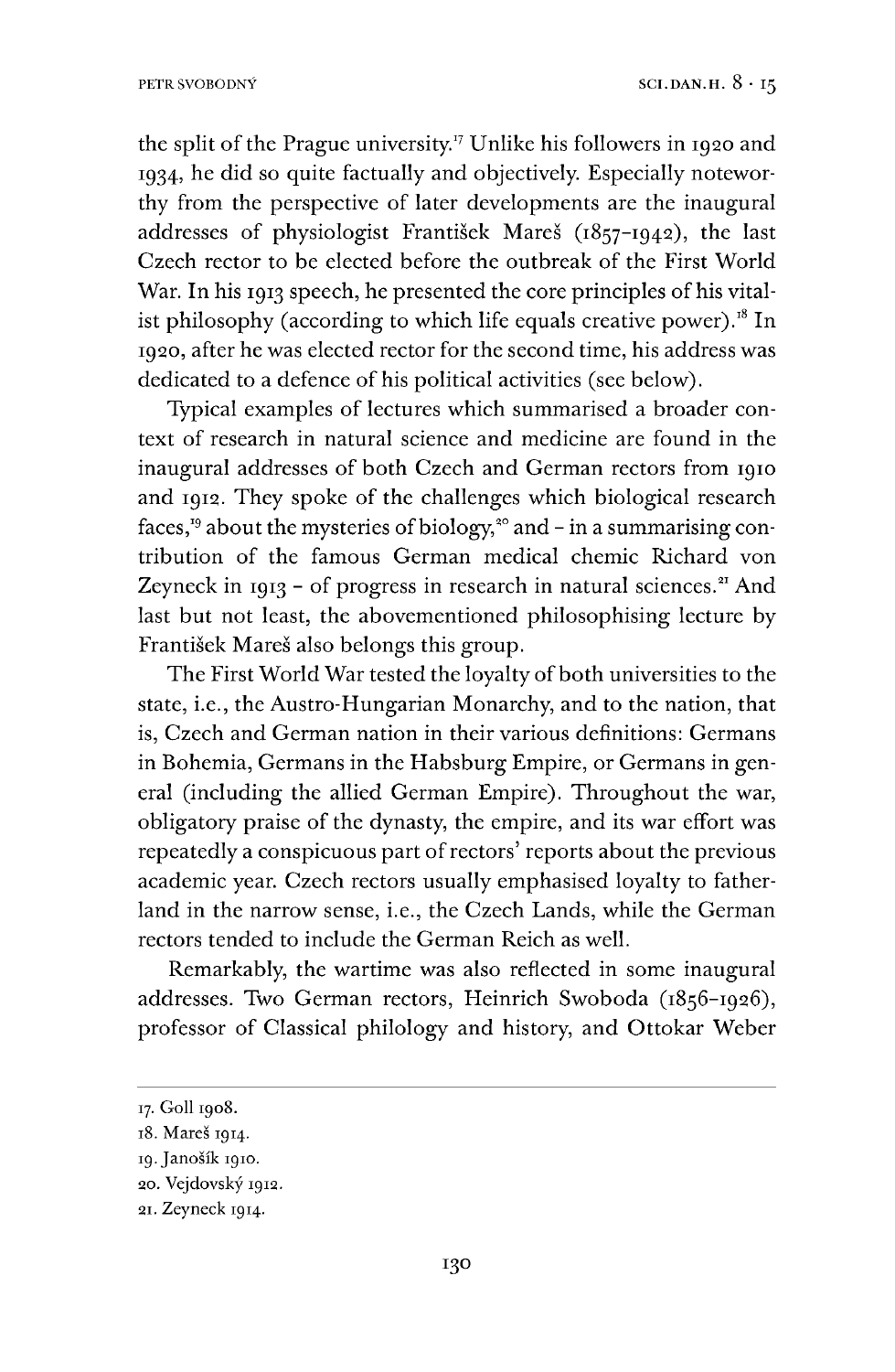(1860-1827), professor of general history, analysed the historical and current concept of alliances.<sup>22</sup> The ophthalmologist Anton Elschnig (1863-1939) addressed pressing health issues linked to the war in his considerations about various ways of treating eye injuries. $33$ Incoming rectors in Leipzig also explicitly reacted to the war, much like rectors of the German University in Prague. At the beginning of the war, Albert Köster (1862-1924), professor of German studies, analysed the role of universities in times of war, $24$  while the economist Wilhelm Stieda (1852-1933) already during the war tried to outline a prognosis of its impact on Germany's post-war economic development.<sup>25</sup>

In inaugural speeches of Czech rectors, one would search for direct references to the war in vain. One cannot tell, however, whether this is because so few inaugural addresses were actually delivered or whether rectors, by not speaking about current affairs, demonstrated their reserved approach to the war, which they did not see as something they should be involved in. On other occasions, Czech rectors, however cautiously, dared to express their loyalty. This was not only in their regular addresses when leaving the office, but also, for instance, in an official speech of the historian Josef Pekař (1870–1937) at a memorial gathering commemorating the recently deceased Emperor Franz Joseph in 1916.<sup>26</sup> This speech is the more interesting because after the creation of Czechoslovakia in 1918, professor Pekař was often asked to deliver official addresses about former 'traitors' (and his scientific opponents, among others) who were now 'national heroes', such as president of the Czechoslovak Republic Tomås G. Masaryk or Ernest Denis (a French historian, Bohemist, politician, and ardent supporter of Czech and Slovak independence).<sup>27</sup>

And finally, in the context of loyalties demonstrated at the most important festive academic occasions, let us note that not only the

<sup>22.</sup> Swoboda 1915; Weber 1917.

<sup>23.</sup> Elschnig 1918.

<sup>24.</sup> Häuser II, 2009, pp. 1081-1092.

<sup>25.</sup> Häuser II, 2009, pp. 1131-1148.

<sup>26.</sup> Zpråva o studijmm roku 1916/17, pp. 3-8; Hanzal 1993, pp. 13-23.

<sup>27.</sup> Hanzal 1993, pp. 103-117,132-139.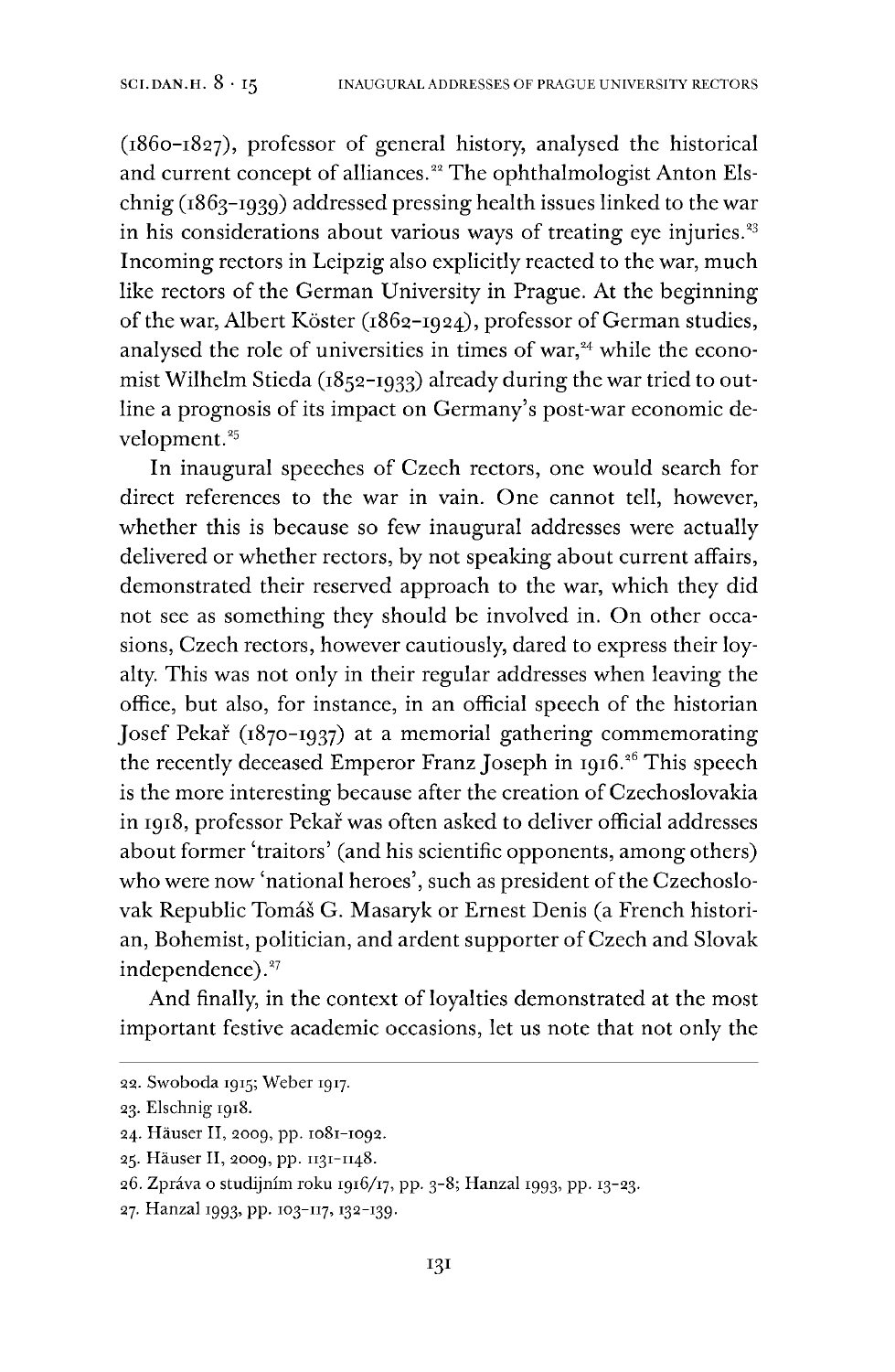German, but also the Czech university in Prague awarded in 1916 an honorary doctorate to Archduke Charles, heir to the Austrian throne. $38$ 

In 1918, the break-up of the multi-ethnic Austro-Hungarian Monarchy and the creation of new 'national' states, including Czechoslovakia, radically changed the mutual position of the two main ethnic groups inhabiting the Czech Lands. The Czech population became the 'state nation' while the German inhabitants of Bohemia and Moravia overnight found themselves in an undesirable position of the largest ethnic minority within the in fact multiethnic Czechoslovakia. Mutual relation between the two universities, which were still formally equal, had also radically changed. The Czech university became the most important academic institution of the new state. Aided by a new ambitious education policy, it started a new stage of its development, which, however, in late 1920s reached its limits due to an economic and later also political crisis. Activities of the German university, which was hitherto in many ways favoured by the Austrian state apparatus, were not restricted and the university managed to maintain its position within the network of German-speaking academic institutions, i.e. both in Austria and Germany. On a symbolic level, however, which was reflected even in legislation, the Czechoslovak state did relegate it to a secondary status."<sup>9</sup> Mutual relations between the two national communities and their universities were also reflected in the sources we are interested in, that is, in declarations by the leading representatives ofthese universities. References to this subject appear already in the first post-war years.

The mutual relation between the two Prague universities was newly defined by a law of February 1920, called after its main advocate 'Lex Mares'. Frantisek Mares (1857-1942), professor of physiology and a Czech nationalist politician, was for his work on behalf of the Czech university elected in 1920/21 rector of the Charles University - as the Czech university came to be called based on the new

<sup>28.</sup> Zpråva o studijmm roku 1915/16, p. 14; Die Feierliche Inauguration... 1916/17, p. 10.

<sup>29.</sup> Svobodny 2015, pp. 112-114.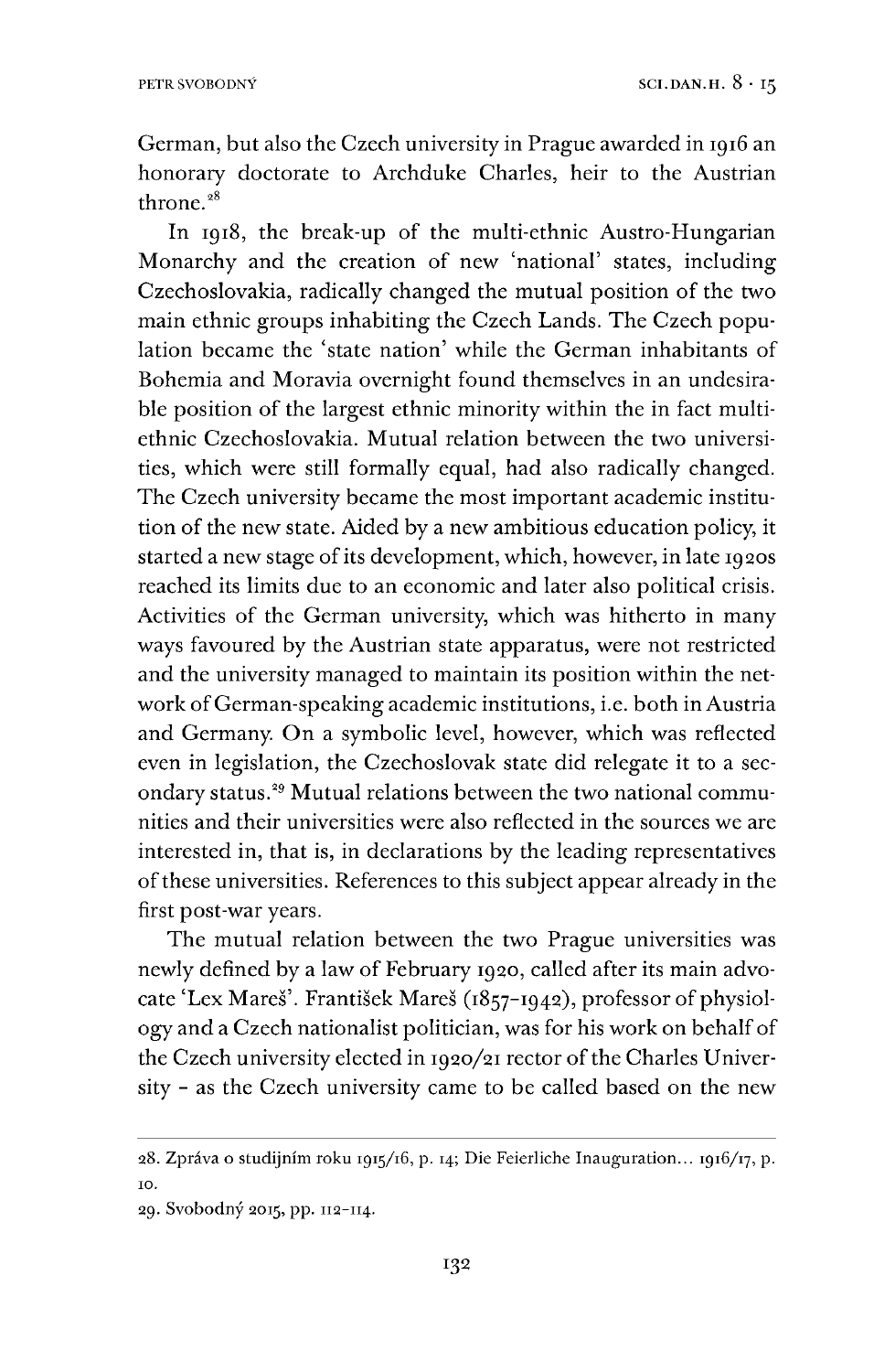

figure. 2: The Carolinum (Charles College), historic seat of Prague University (i938)-

law. Its German counterpart was denied this name and the law also rejected its claim to being a successor of the ancient Prague university. Mares's inaugural address was in fact a defence both of his person and of actions of the Czech academic and state institutions which the German university had accused of 'falsifying history'. It contained mainly various detailed historical and legal arguments which led to the endorsement of the abovementioned legal act, arguments which failed to convince even some Czech academics. In his historical argumentation, Mares among other things referred to Goll's inaugural address, or rather its extended version from 1908. At the same time, he explicitly disagreed with August Naegle's views as expressed both in his published works and in speeches he made while rector of the German University.3"

During the hectic times of the end of the war and in the first post-war months, thus also a time when this law was being pre-

<sup>30.</sup> Mares 1921.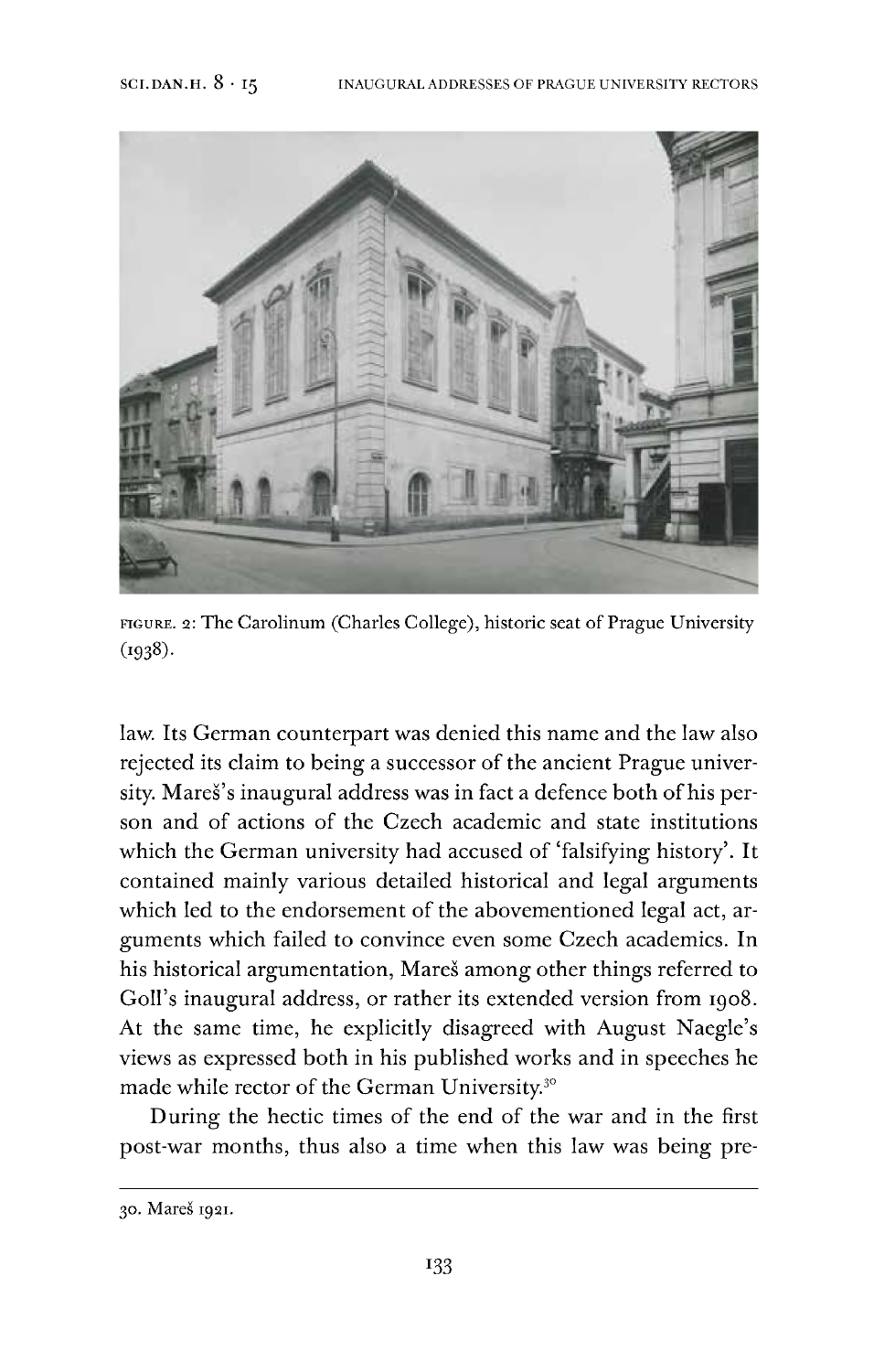pared, it was August Naegle (1869-1932), professor of theology, who was twice in a row elected rector of the German university. The main subject of his inaugural address of January 1919 was St. Wenceslas, a historical prince and patron saint of Bohemia. In his critical biography, Naegle emphasised his accommodating approach to the 'German Empire' and his transformation into the national saint of the Czechs. He then appealed to Bohemian Germans not to give up their share in the historical legacy of Bohemia as represented, among others, by St. Wenceslas. $31$  Just two years later, however, Czechoslovak politicians with the support of part of the Czech academia did deny the Germans in Bohemia and Moravia their part in the shared historical legacy, as represented in this case by the academic tradition. Naegle's address when leaving the rector's office in the fall of 1920 was then a direct and sharp polemic with arguments presented by Rector Mares in his inaugural speech of 1920 and a harsh indictment of actions of the Czech authorities and the Czech university.<sup>32</sup> Yet even his historical and legal argumentation, which he, like Mareš, prepared with the help of some other academic colleagues, was not utterly convincing and in all particulars correct.

Implementation of the law regulating the relation between the two Prague universities was not fully consistent. For instance, representatives of the German university for a number of years refused to hand over to the Charles University the historical sceptres of the Prague university.<sup>[33](#page-12-1)</sup> It was another Czech nationalist politician, Karel Dornin (1882-1953), professor of botany, who used his time as rector to press for a thorough implementation of this part of the law. He then described his 'struggle for the completion of historical justice' both in his report when handing over his office in 1934 and in a

<span id="page-12-0"></span><sup>31.</sup> Naegle 1919.

<sup>32.</sup> Naegle 1921.

<span id="page-12-1"></span><sup>33.</sup> The insignia ofthe Prague university, partly medieval, partly from the Early Modern Era, especially the sceptres of the rector and the deans of faculties, were traditionally another symbol of academic autonomy. After the 1882 split of the university in two, they were kept by the German university. After 1918, they were granted to the Czech Charles University and in 1939, they were again appropriated by the German Charles University in Prague. At the end of the war, in 1945, they were removed, transported away, and their further fate remains unknown. See: Hruza 2008.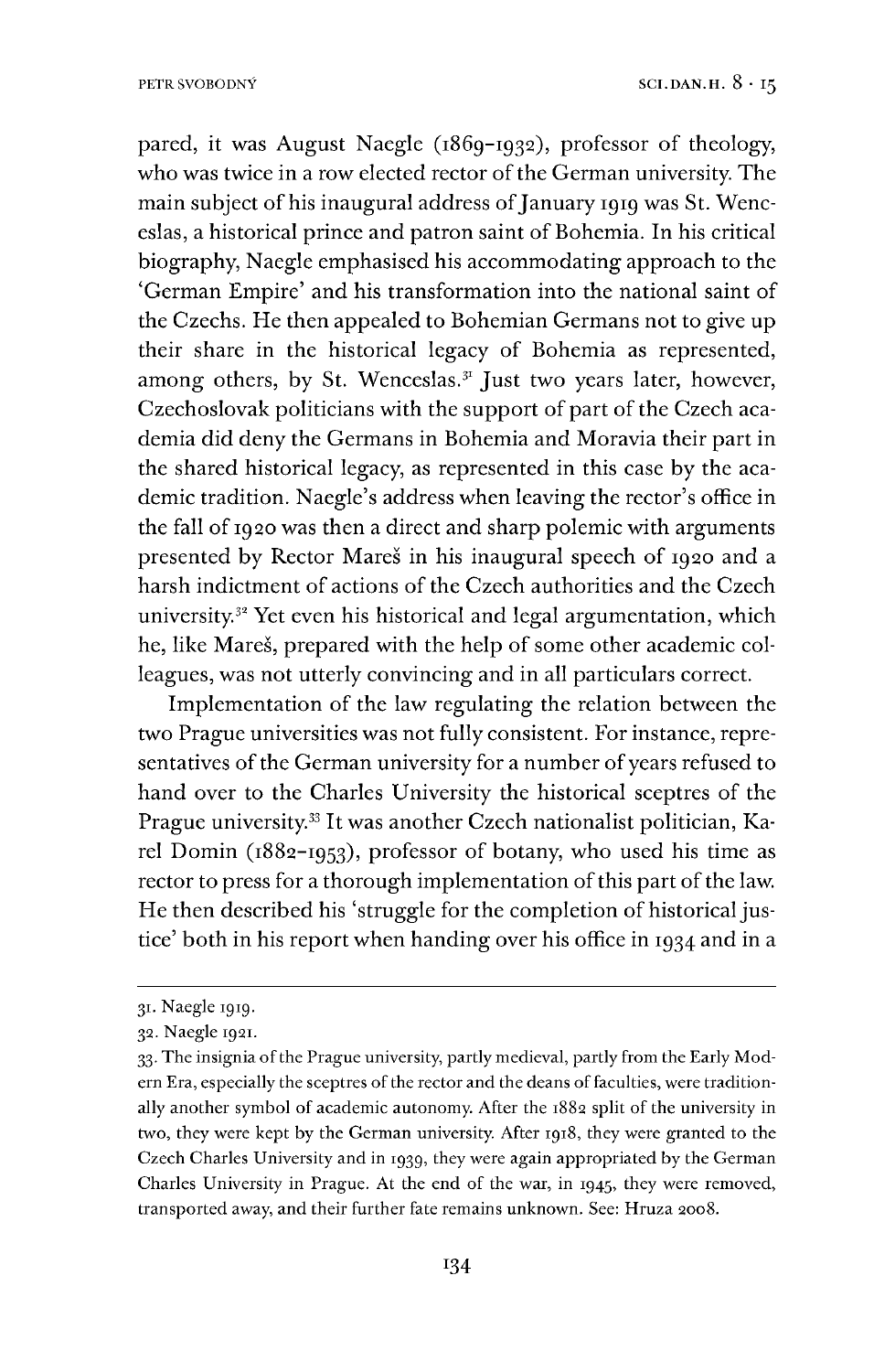separate publication called *Muj rektorsky rok* [My Year as Rector].[34](#page-13-0) His own inaugural address, delivered in November 1933, in the year of '*thefifteenthjubilee ofnationalliberation'*as Domin often emphasised,[35](#page-13-1) rather remarkably did not mention either this anniversary or the mutual relation of the two Prague universities. Instead, Domin spoke of conservation of nature from the perspective of a biologist and his rectorial address later appeared as a separate publication.<sup>[36](#page-13-2)</sup>

Some other inaugural addresses of rectors of the Charles University also quite pragmatically reacted to pressing problems of the young state, though not always in a way as political as the one mentioned above. Especially rectors elected from the Faculty of Law tended to choose subjects which reflected problems and challenges in the area of legislation, monetary policy, $3\overline{7}$  and national economy.<sup>[38](#page-13-4)</sup> Most programmatic and state-building of these lectures was the inaugural address of Karel Hermann-Otavsky (1866-1939), professor of business and exchange law and the first rector of the Czech university in the newly independent Czechoslovakia. He spoke about the imminent tasks which the legal system of the new republic would have to face and presented his address in the presence of president of the republic.<sup>[39](#page-13-5)</sup> The exceptional character and social relevance of this speech was highlighted also by the following rector, Josef Zubaty (1855-1931), who said: "*It has been a time-honoured custom that the rector, upon introduction to his office, speaks on a subjectfrom his area of expertise. My predecessor, His Magnificence Mr. Pro-Rector, deviated somewhat from this custom. While choosinga subjectfrom hisspeciality, hepresented a speech interestingnot only by itsscientific core butalso most timely andrelevant. He didso, as he himselfsaid, 'underthe dictateofthe timeswhen the eyes ofallaimforwards, to <sup>a</sup> roadwe are to travelin <sup>a</sup> new situation, when ourfreedom isstillyoung'. Ibelieve thatitwouldbepropitioustofollow his example."*[40](#page-13-6) And indeed, Zubaty, pro-

<span id="page-13-0"></span><sup>34.</sup> Domin 1934.

<span id="page-13-1"></span><sup>35.</sup> Domin 1934, p. 53.

<span id="page-13-2"></span><sup>36.</sup> Domin 1933.

<span id="page-13-3"></span><sup>37.</sup> Horåcek 1922.

<span id="page-13-4"></span><sup>38.</sup> Drachovsky 1934; Funk 1939.

<span id="page-13-5"></span><sup>39.</sup> Hermann-Otavsky 1919.

<span id="page-13-6"></span><sup>40.</sup> Zubaty 1919, pp. 51-52.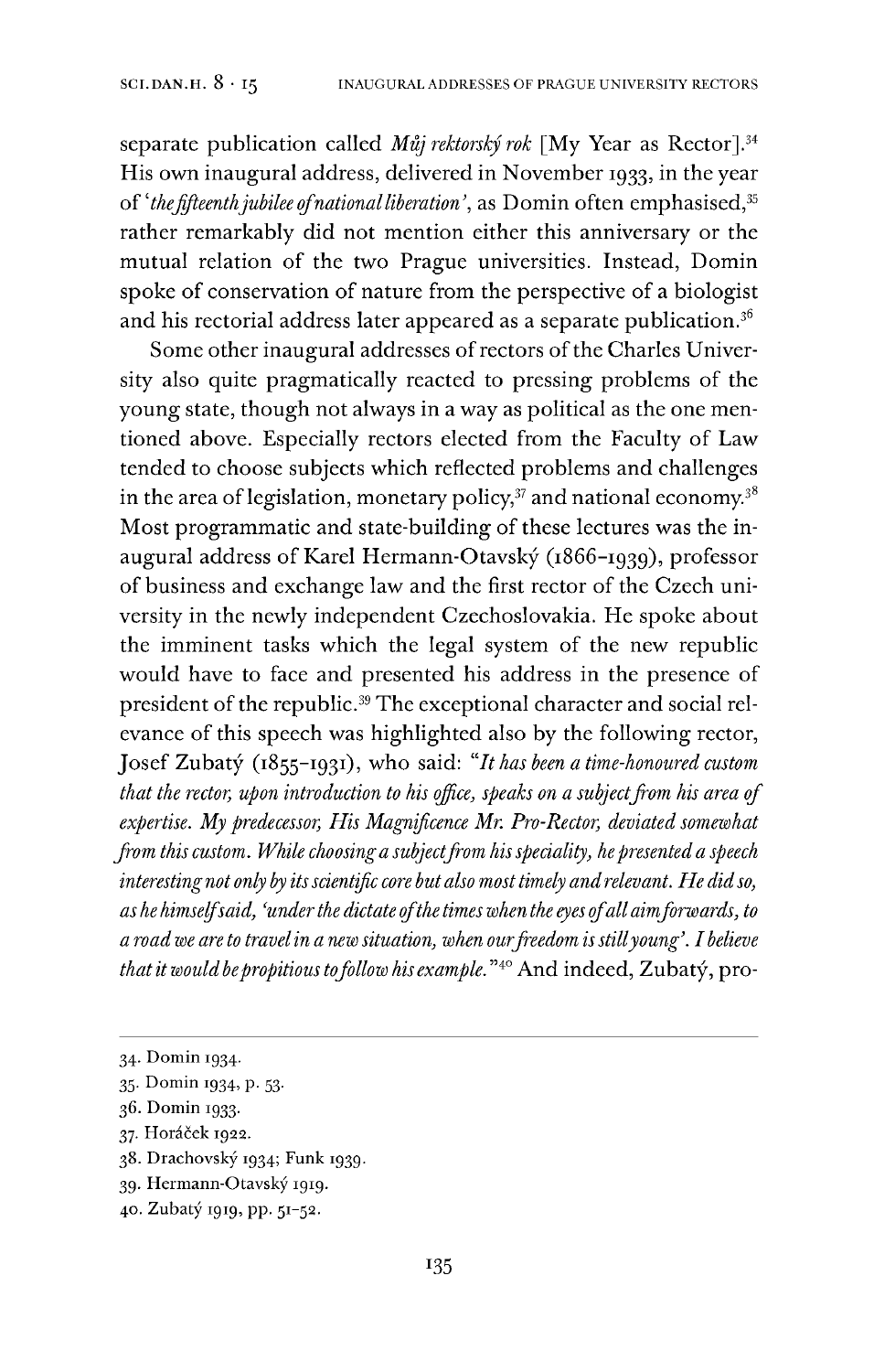fessor of Indian studies and comparative linguistics, spoke at his inauguration about the decline of his native language.

Rectors of the German University, whose political sympathies ranged from extreme German nationalism and opposition to an independent Czech state all the way to so-called 'German activism', did not express their political views in their inaugural addresses so openly. Alongside August Naegle, the 'iron rector' of 1918-1920 and 1929/30, radically German nationalist, anti-Semitic, and anti-Czechoslovak views were represented especially by Marian San Nicolo (1887-1955), professor of Roman law and rector in 1931/32 and 1932/33. In his inaugural address, however, he spoke only on his area of expertise. $41$  On the other side of the range of attitudes of German professors with respect to the new Czechoslovak Republic we find, for instance, Robert Mayr-Harting (1874-1948), professor of Roman and business law. As an 'activist' politician, he even served in 1926-1929 as minister of justice in the Czechoslovak government for the German Christian-Socialist Party. Yet even his inaugural address was politically neutral (he served as rector in 1921/22).<sup>42</sup> An interesting example of evolution of political views from cooperation with Czech colleagues all the way to becoming a Sudeten German politician and Nazi sympathiser can be traced in the career ofGerhard Gesemann (1888-1948), professor of Slavic studies.[43](#page-14-1) Yet he, too, started his term as a rector  $(1933/34)$  by delivering a lecture dedicated fully to his area of specialisation (ethnography of the Southern Slavs).<sup>[44](#page-14-2)</sup> Karl Hilgenreiner (1867-1948), professor of Church law, had undergone an even more complex transformation of views: from a representative of the nationalist wing of the German Christian-Socialist Party, through rapprochement with the Sudeten German Party, all the way to denouncing the occupation of the Czech Lands by Nazi Germany. In his inaugural address in 1935,

<span id="page-14-1"></span>43. Konrád 2011; Míšková 2007.

<span id="page-14-0"></span><sup>41.</sup> http://www.historische-kommission-muenchen-editionen.de/rektoratsreden/ anzeige/index.php?type=rektor&id=-2og62437g6

<sup>42.</sup> http://www.historische-kommission-muenchen-editionen.de/rektoratsreden/ anzeige/index.php?type=rektor&id=2ioi775O45

<span id="page-14-2"></span><sup>44.</sup> Gesemann ig34- His inaugural address appeared in a substantially extended version in print (222 printed pages).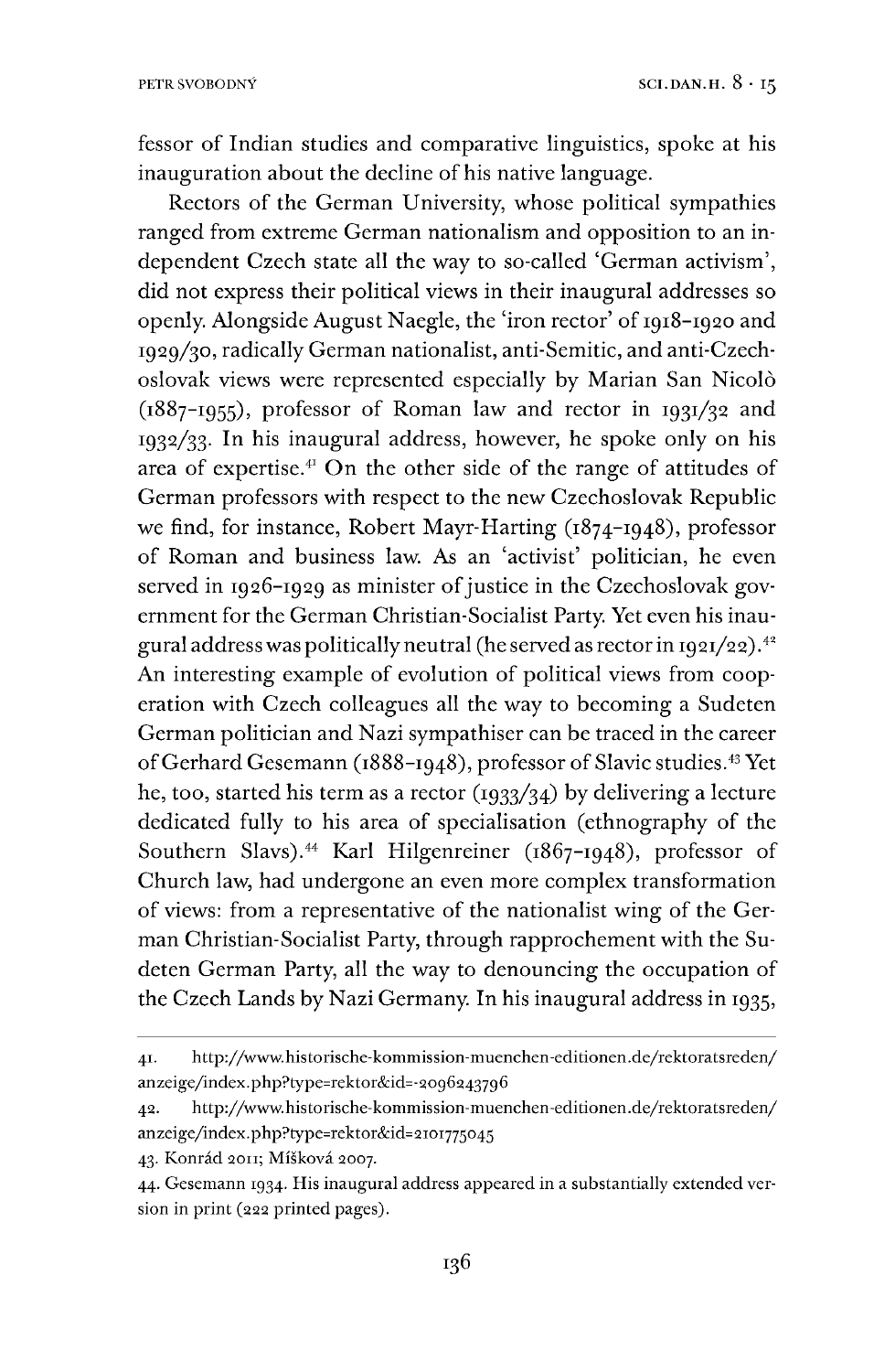Hilgenreiner spoke about the relation between universities and a worldview.[45](#page-15-0) Increasing anti-Semitism of German students and professors, meanwhile, manifested itself openly already in 1922, when by the principle of faculties taking turns, the office of rector went to Samuel Steinherz (1857-1942), professor of auxiliary historical sciences of Jewish origin. He refused to act in accordance with an old Austrian tradition and immediately resign his office. In the end, despite the protests of nationalist and anti-Semitic students, and thanks also to support in legislation, the democratic atmosphere of the young republic, and support of the Ministry of Education, he did serve his full term as rector.[46](#page-15-1) His inaugural address dealt exclusively with a subject from medieval Church history, an issue per-haps only seemingly unrelated to the current situation.<sup>[47](#page-15-2)</sup>

Among Czech and German natural scientists and medical doctors, we can observe certain general differences in their approach throughout the interwar period. The German ones tended to choose more general subjects from natural and medical sciences, often with excursions into philosophy or ethics (Carl J. Cori, Otto Grosser<sup>[48](#page-15-3)</sup>). Their speeches thus aimed at a broader audience, not only experts in their own fields. Their Czech counterparts, on the other hand, physicians Otakar Kukula, Vladimir Slavik, Rudolf Kimla, and Karel Weigner, as well as the geologist Frantisek Slavik, usually focused on particular problems in their field of expertise, i.e., surgery, forensic medicine, pathological anatomy, anatomy, geology and chemistry. Professor Jindřich Matiegka (1862-1941), founder of modern Czech physical anthropology who during the interwar period participated in formulating the population policy of the young Czechoslovak state, somewhat defied this trend. Unlike his colleagues, he was not a representative of a 'pure' natural science and his rectorial address, too, in which he spoke about the 'racial' com-position of the Czechoslovak nation, was somewhat more general.<sup>[49](#page-15-4)</sup>

<span id="page-15-0"></span><sup>45.</sup> Hilgenreiner 1936.

<span id="page-15-1"></span><sup>46.</sup> Simunek et al. 2013, pp. 216-228.

<span id="page-15-2"></span><sup>47.</sup> http://www.historische-kommission-muenchen-editionen.de/rektoratsreden/ anzeige/index.php?type=rektor&id=-28o8g6g4

<span id="page-15-3"></span><sup>48.</sup> Cori 1928; Cori 1931; Grosser 1929.

<span id="page-15-4"></span><sup>49.</sup> Matiegka 1929.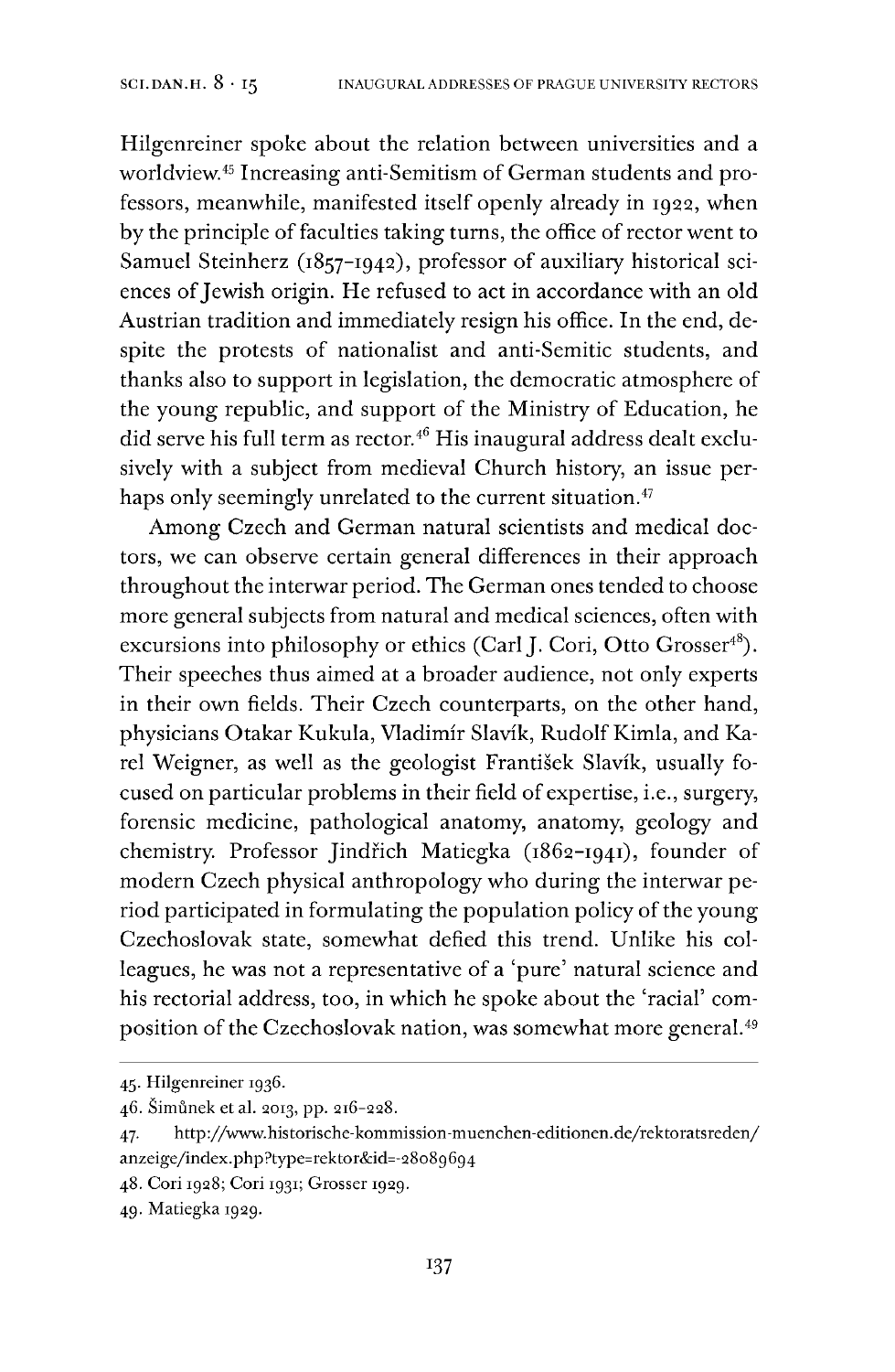There was also a noticeable difference between the Czech and German rectors who came from social sciences and humanities, though the subjects they addressed to some extent complemented each other. The Czech rectors (Frantisek Pastrnek from the Slavic studies, archaeologist Lubor Niederle, historian Gustav Friedrich) usually chose topics reflecting the national fervour of the young republic, that is, subjects from Czech or at least Slavic languages and literature, archaeology, history, or ethnography. Their German colleagues, on the other hand, chose subjects from Classical or Germanic studies<sup>50</sup> but they did not baulk at controversial issues linked to Czech-German or Hussite-Catholic rivalry (for the third time the abovementioned August Naegle in  $1929^{51}$  $1929^{51}$  $1929^{51}$ .

The abovementioned historian Josef Pekař, too, chose for his inaugural address in 1931 a contentious subject from social sciences, but this time it pertained to a debate which was happening mainly in the Czech academic and indirectly also cultural and political environment. He spoke about the periodization ofCzech history, thus opening another chapter in the so-called 'struggle for the meaning of Czech history'.<sup>58</sup> Prominent protagonists of this debate, which started already in late 19<sup>th</sup> century, included Josef Pekař and Tomáš Masaryk, erstwhile academic colleagues, now a rector and a president of the republic. Briefly, the controversy was between the two main directions in thinking about and researching the Czech history, namely between the ideological and theological conception defended by the philosopher Masaryk and the empirical and positivist approach of the historian Pekař.<sup>[53](#page-16-1)</sup>

In the autumn of 1939, just several months after the occupation of the Czech Lands by Nazi Germany in March 1939, Professor Bedřich Hrozný (1879-1952), expert in Hittite culture of worldwide renown, was expected to start his term as a rector of the Charles University. His inauguration, however, did not take place because

<sup>50.</sup> http://www.historische-kommission-muenchen-editionen.de/rektoratsreden/ anzeige/index.php?type=universitaet&id=i68

<span id="page-16-0"></span><sup>51.</sup> Naegle 1930.

<sup>52.</sup> Pekar 1931.

<span id="page-16-1"></span><sup>53.</sup> Kučera 2005, pp. 33-80.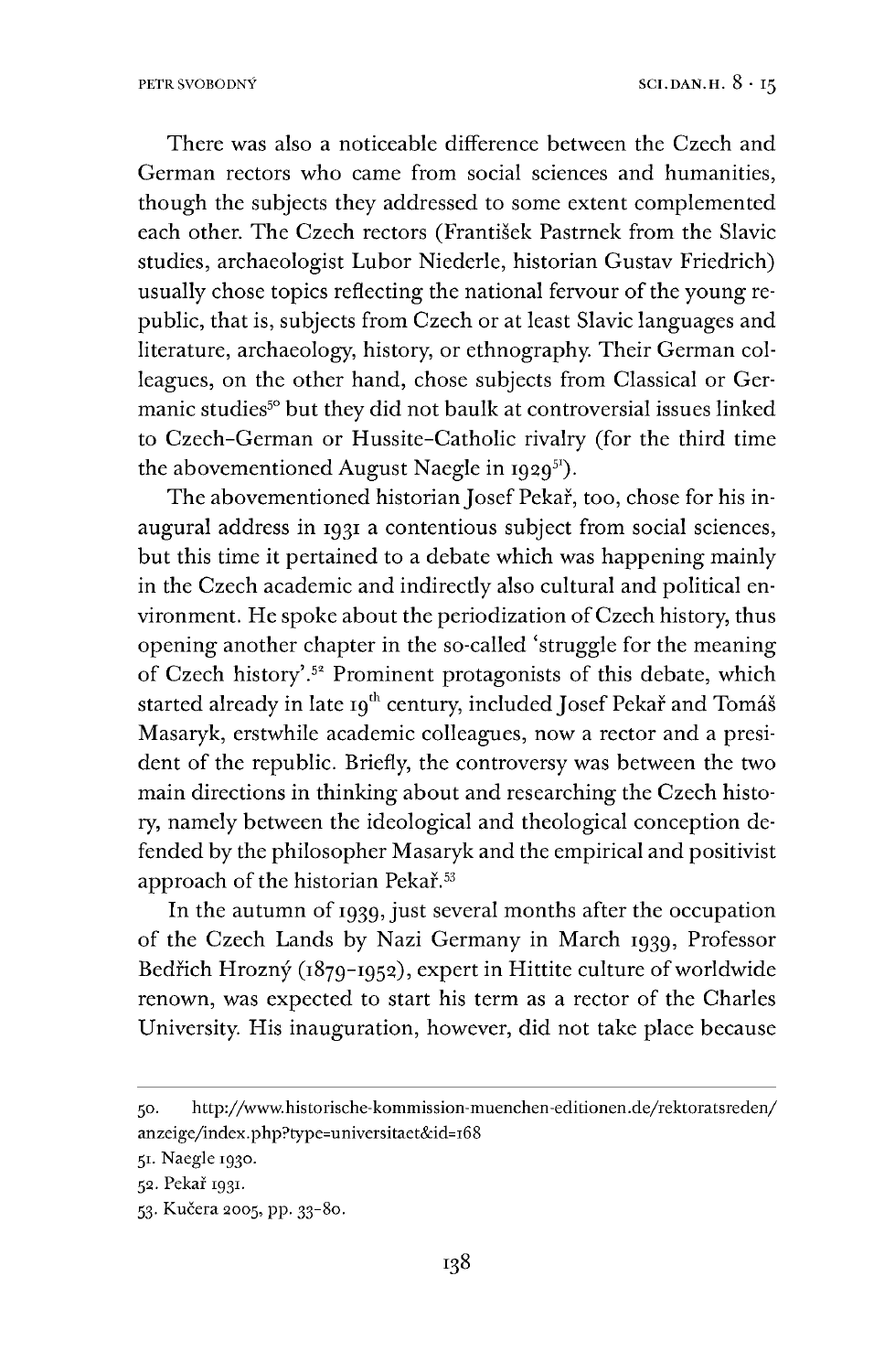

FIGURE 3: Rector's inaugural ceremony of Professor Bydžovský in the Great Hall of the Faculty of Law  $(1946)$ 

on <sup>17</sup> November, 1939, the German authorities had ordered the closure of Czech universities. Despite these developments, Hrozný decided to address the academic audience and broad public with a festive speech. It took place not in the facilities of the already closed university but in the Great Hall of the Municipal Library. His lecture, named *On the OldestMigrations ofNations and On the SubjectoftheProto-Indian Civilisation* soon appeared in print and in both the spoken and the printed version claimed to be an inaugural rectorial address.<sup>[54](#page-17-0)</sup> Hrozný's purely scientific argumentation and conclusions, among other things about the passing success of civilisations which aimed at conquest or the problematic nature of theories of racial purity, made at the time a very different impression and both the audience and the occupying authorities viewed the speech as a demonstration of defiance.

A later, and for a long time last, stage of the conflict between the concept of a university as a top scientific institution on the one hand

<span id="page-17-0"></span><sup>54.</sup> Hrozny 1939.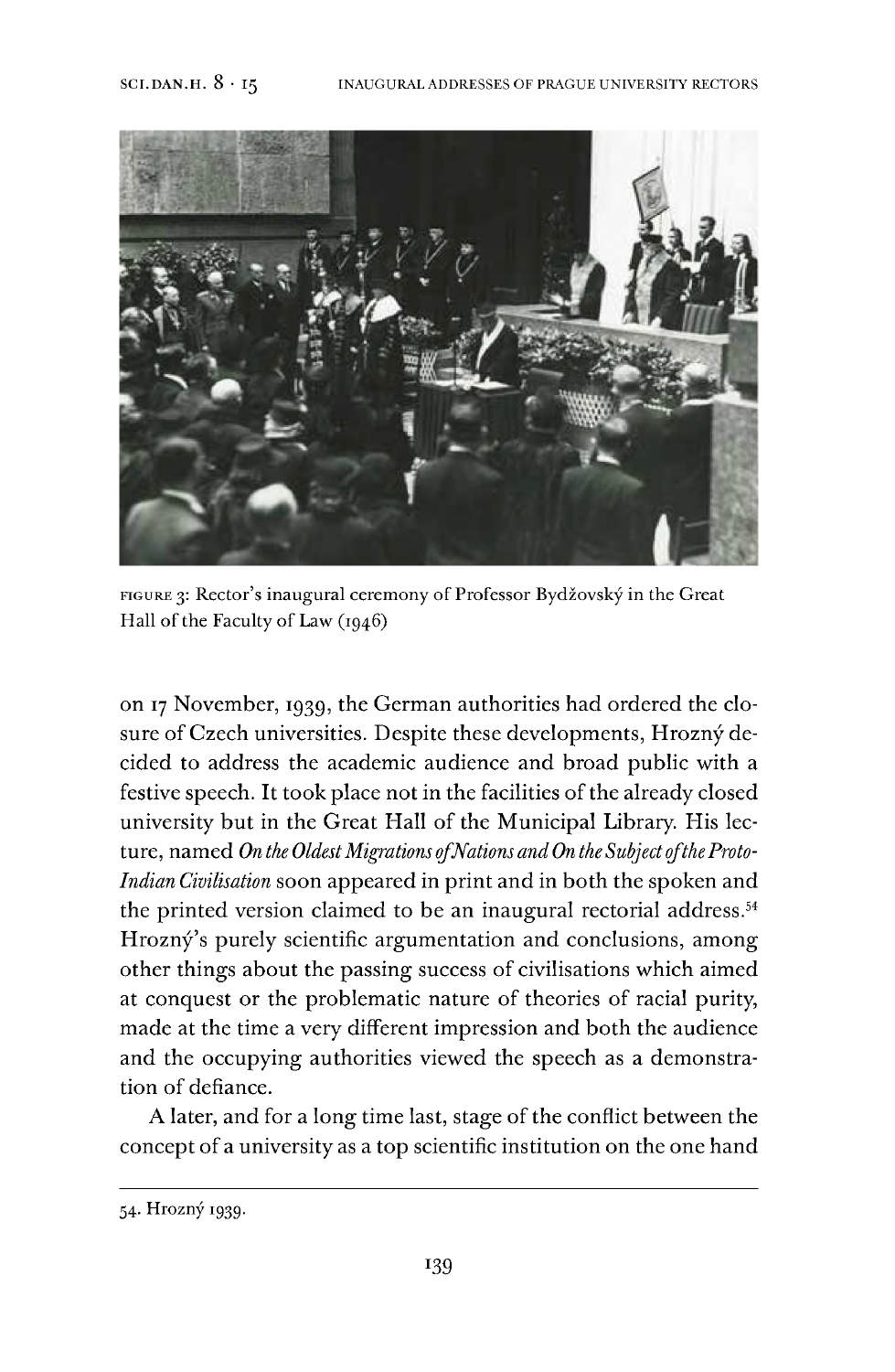and an institution in service of society on the other hand, came with the inaugural addresses of two of the three first (and for a long time also last) freely elected rectors of the Charles University after 1945. Both in their speeches addressed, among other things, the relation between science and society and the position of a scientist in a society. The first post-war rector, Jan Bělehrádek (1896–1980), professor of medical biology and parliamentary deputy for the Social Democratic party, emphasised the social aspect of modern science and the fact that science and society mutually influence each other.<sup>[55](#page-18-0)</sup> His successor, Karel Englis (1880-1961), professor of economics, two years later (in 1947) on the other hand emphasised not only scientists' contributions but also their personal responsibility and tried to moderate the growing radical tendencies among university students.[56](#page-18-1) After the 1948 Communist coup-d'état, neither of the rectors could remain at the Charles University. Englis resigned his office already in February and adopted a forced retirement, while Bélehrådek left into exile.

# Conclusions

Neither the Czech nor the German Prague university elected in the first third of the 20<sup>th</sup> century as its rector a scientist of world renown (perhaps with the exception of the abovementioned Bedrich Hrozný). Some of their professors did achieve international fame but their careers peaked either at other universities (e.g. Albert Einstein, formerly professor of the German University in Prague) or at another time (for instance Jaroslav Heyrovsky, who received Nobel Prize for chemistry in 1959). Though both the Czech and the German university were in the interwar period clearly the most important scientific institutions in the country, this was not reflected in the speeches given by their rectors. In the turbulent transitional decades of late 19<sup>th</sup> and early 20<sup>th</sup> century, both universities largely remained in the service of their national communities and this showed both in their official statements and in practice.

<span id="page-18-0"></span><sup>55.</sup> Bélehrådek 1946.

<span id="page-18-1"></span><sup>56.</sup> Englis 1947.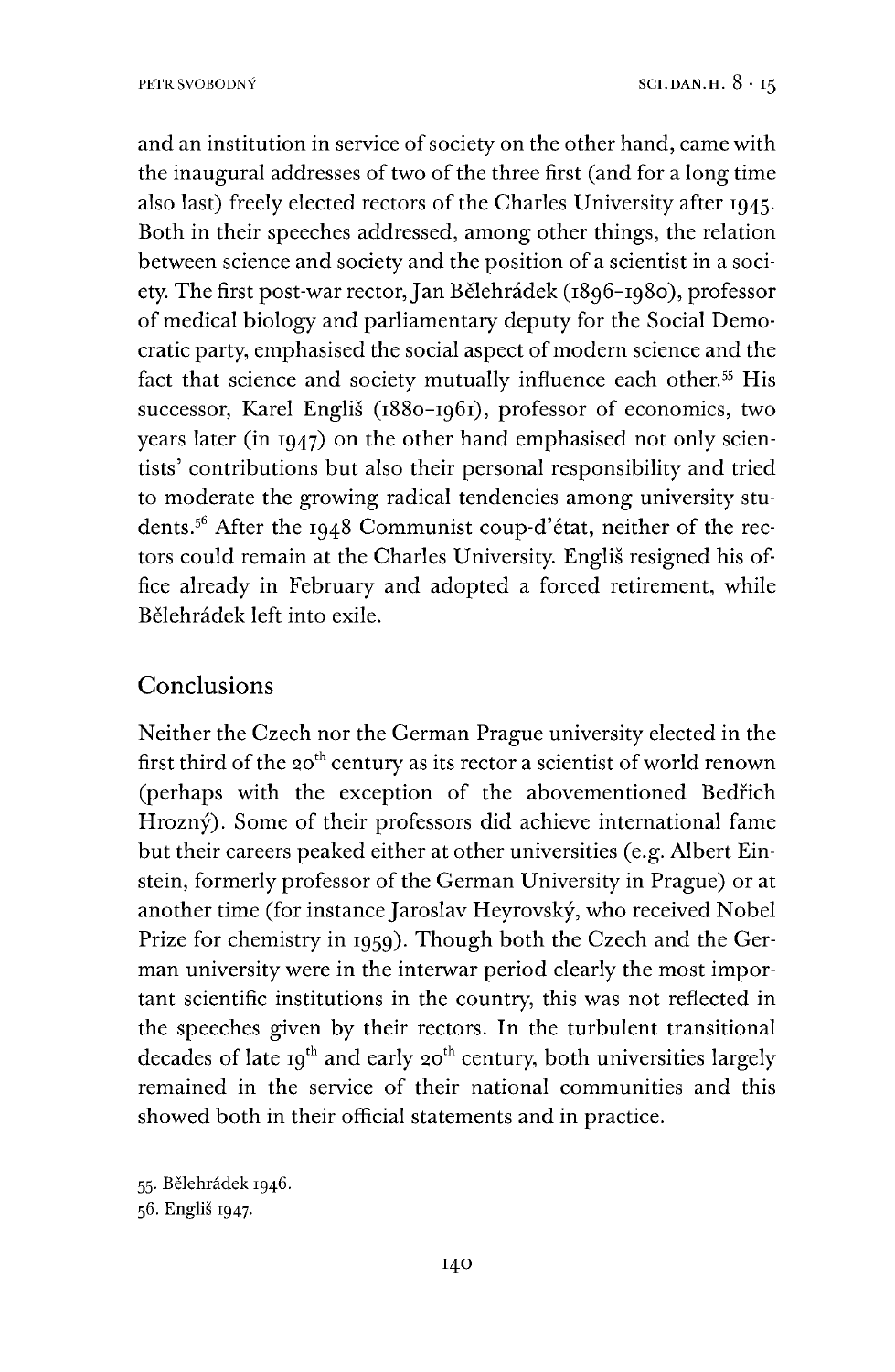Already before the First World War, both the specifically academic and broader public tended to pay special attention to addresses of rectors from both universities whose background was in historical or legal sciences. Their speeches often aimed at providing arguments relevant to the cultural and political rivalry between the two national communities. This trend became even more pronounced after 1918 in independent Czechoslovakia, when rectors of the Czech university defended the right of the Czech university and more broadly the right of the Czech ethnic community - to a privileged position in the new state, which, they claimed, had been 'justly and deservedly' won. German rectors, on the other hand, used historical and legal arguments in their defence of rights which were at that time denied both to their university and their ethnic community. On both sides, this politically driven instrumentalisation of humanities and legal sciences led to a degree of misrepresentation.

Ideological and political controversies which used arguments from humanities were not, however, limited to debates and rivalries between the two ethnic communities. In some cases, they also took place within the Czech camp: as exemplified, for instance, by the discussion about the meaning of Czech history, which started in late 19th century and went on until early 1930s. Extremely nationalist or anti-Semitic positions of some representatives of the academia (teachers and students) on both sides appeared especially since late 1920s and early 1930s. They were voiced outside academia, mainly in journalism, in the parliament, and in the streets, but fortunately not in the rectorial addresses.

The worst, however, was yet to come: nazification of the German university after 1938, closing of the Charles University by the occupying German authorities in 1939-1945, dissolution of the German University in 1945, and sovietisation of the Charles University after 1948. New ideological divisions, regarding for instance freedom of research and scientists' responsibility, were present already in the addresses of the two last freely elected rectors after 1945. Nonetheless, many disciplines, especially natural and medical sciences, managed to maintain their scientific standards even at times when the university as a whole was dominated by communist ideology and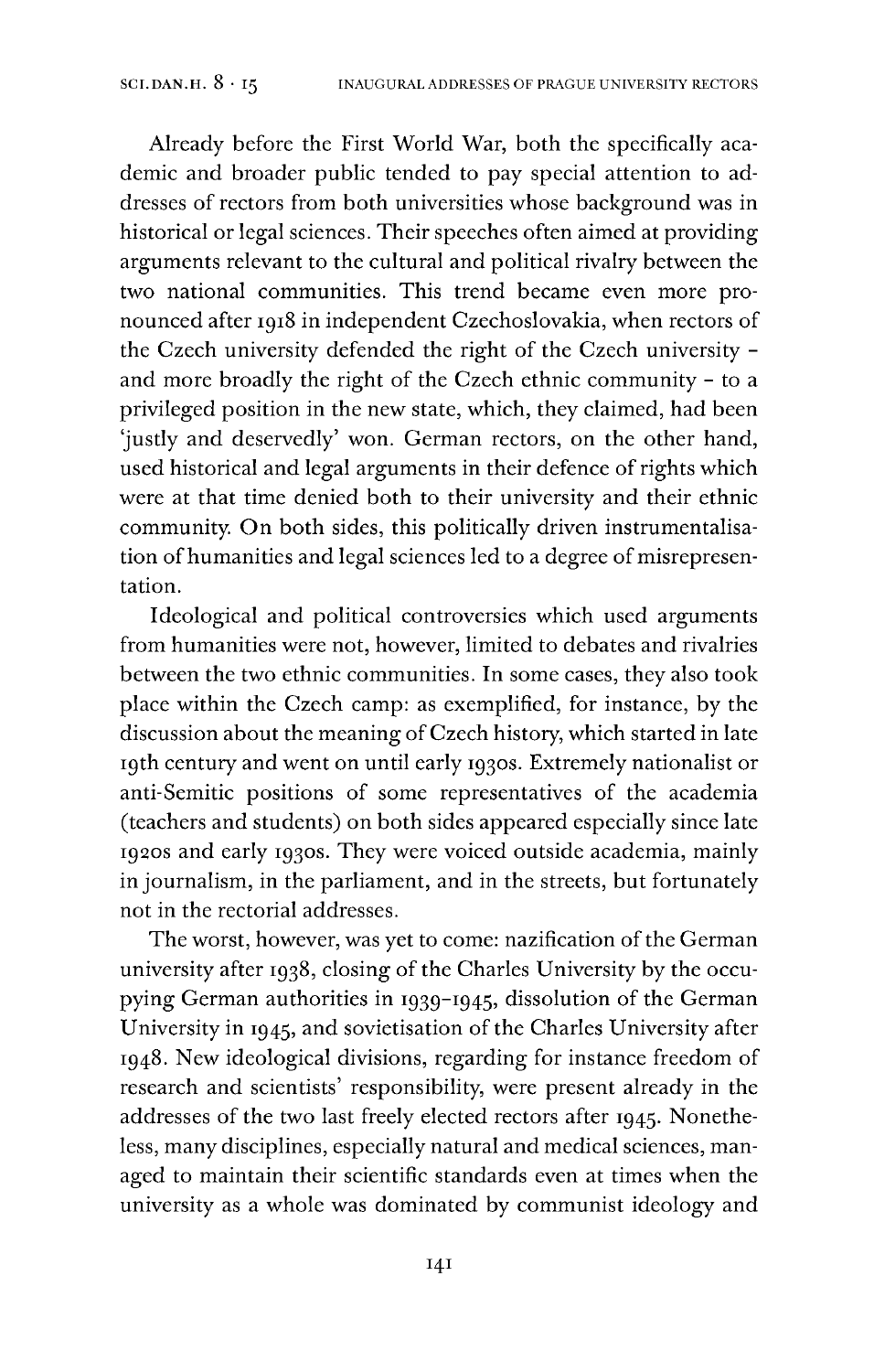politics. And even after 1952, when institutes of the Czechoslovak Academy of Science were created alongside universities as the main elite research institutions, some teams, departments, institutes, or clinics of the Charles University maintained or even newly achieved the status of top research centres, in some cases even in international context.

## Bibliography

This overview does not include all inaugural addresses but only the most important ones which were quoted. In the case of the less important German addresses, there is just a link to an electronic database included in a footnote. Titles of Czech addresses are translated but the often changing names of Czech university prints where they were published are not (their names are translated in footnote 4). We do not list the publisher of the official university prints since, unless stated otherwise, they were published by the relevant university.

- Bachmann, Adolf: "Die deutsche Geschichtswissenschaft des 19. Jahrhunderts im Rahmen der öffentlichen Ereignisse", in *DieFeierliche Installation des Rektors derK. K. DeutschenKarl-Ferdinands-UniversitätinPragjur das Studienjahr 1902/1903,* Prague: 1903, pp. 19-62.
- Bélehrådek,Jan: *Novym dechem* (With a New Breath), Prague: F. Borovy 1946.
- Cori, CarlJ.: "Über die Entstehung der festsitzenden Lebensweise im Tierreich", in*An Stelle derFeierlichen Inauguration desRektors derDeutschen Universität in Pragjur das Studienjahr 1925/1926,* Prague 1928, pp. 22-39.
- Cori, CarlJ.: "Die Biologie in ihrer Beziehung zur Medizin", in *DieFeierliche Inauguration desRektors derDeutschen Universität in Pragjur das Studienjahr* 1930/1931, Prague: 1931, pp. 75-99.
- *DieFeierliche Inauguration desRektors der k. k. Deutschen Karl-Ferdinands-Universität in Pragjurdas Studienjahr1916/1/,* Prague 1917.
- Domin, Karel: *Ochrana přírody s hlediska biologa* (Conservation of Nature from a Biologist's Perspective), Prague: Univerzita Karlova 1933, p. 25.
- Domin, Karel: *Müj rektorsky rok* (My Year as Rector), Prague: A. Neubert 1934, p. 491.
- Drachovsky,Josef: "Nezaméstnanost vysokoskolské inteligence" (Unemployment of University-Educated Intelligentsia), in *UniversitaKarlova vPraze vroce 1933/34,* Prague: 1934, pp. 35-47.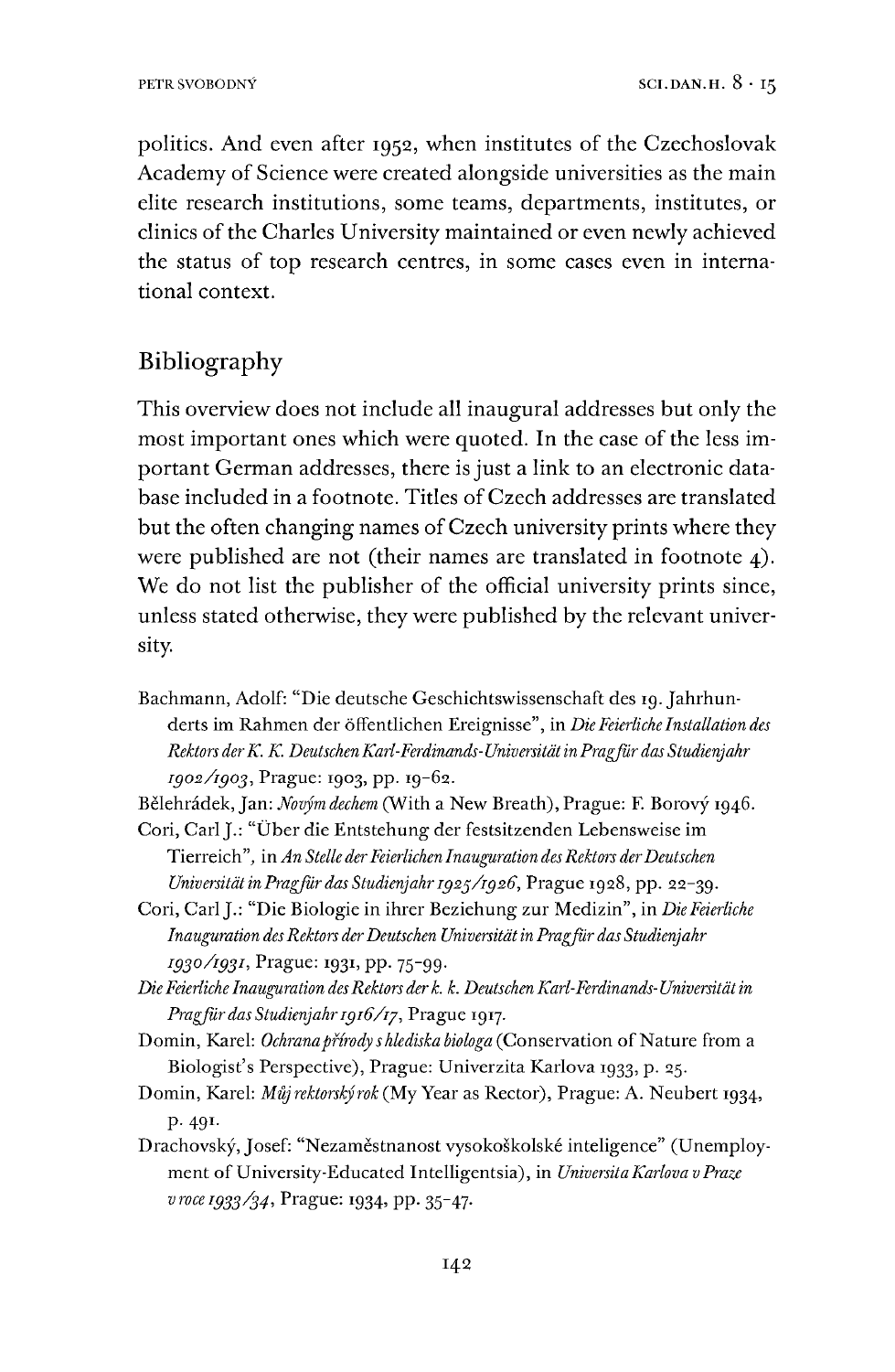- Ďurčanský, Marek and Dhondt, Pieter: "Two Great Anniversaries, Two Lost Opportunities, Charles University in Prague 1848 and 1948", in Pieter Dhondt fed.): *UniversityJubilees and University History Writing. A Challenging Relationship,* Leiden: Brill 2015, pp. 21-56.
- Elschnig, Anton: *"MußesBlindegeben''?,* in *DieFeierliche Inauguration desRektors der K. K. Deutschen Karl-Ferdinands-Universität in Pragjur das Studienjahr1917/18,* Prague: 1918, pp. 45-69.
- Engliš, Karel: "Za pravdu bojovati, čest zachovati" (Fighting for Truth, Safeguarding One's Honour), in *Svobodné noviny*, vol. 3, 18. 12, 1947.
- Funk, Vilém: *Dan ajejizakonitosti* (Tax and Its Rules), Prague: 1939 (a special offprint fromjournal *Obzorndrodohospodafsky,* vol. 44, Nr. 3), p. 12.
- Fure, Jorunn Sem: "The Royal Frederik University in Kristiania in 1911. Intellectual Beacon of the North - or "North Germanic" Provincial University?", in P. Dhondt (ed.): *UniversityJubilees and University History Writing. A ChallengingRelationship,* Leiden: Brill 2015, pp. 57-82.
- Gesemann, Gerhard: "Der Montenegrische Mensch", in*An Stelle derFeierlichen Inauguration desRektors derDeutschen Universität in Pragjur das Studienjahr 1933/34,* Prague 1934, p. 222.
- Goll,Jaroslav: *RozdeleniPrazskéKarlo-Ferdinandovy univerzity roku 1882 apocätek samostatnéuniversity ceské. Ilo/ffendinstallacnipfedndska, kterou meldne 19.11.1907* (Division of the Prague Charles-Ferdinand University in 1882 and the Beginnings of an Independent Czech University. An Extended Inaugural Address Held on 19 November 1907), Prague: Historický klub 1908, p. 151.
- Grosser, Otto: "Entwicklungsgedanke und Ethik", in*An Stelle derFeierlichen Inauguration desRektors derDeutschen Universität in Pragjurdas Studienjahr 1928/1929,* Prague: 1929, pp. 39-50.
- Hanzal, Josef (ed.): *Josef Pekař. Na cestě k samostatnosti (Výběr z článků a přednášek)* (Josef Pekař. On the Way to Independence (Selection from Articles and Lectures)), Prague: Panorama 1993.
- Häuser, Franz (ed.): *DieLeipzigerRektoratsreden 1871-1933,* Bd. I—II, Berlin-New York: Walter de Gruyter 2009.
- Havränek,Jan (ed.): *Dejiny Univerzity Karlovy* (A History ofCharles University), III, 1802-1918, Prague: Karolinum Press 1997.
- Havränek,Jan and Pousta, Zdenék (eds.): *A History ojCharles University,* II, 1802-1990, Prague: Karolinum Press 2001.
- Hermann-Otavský, Karel: "O nejbližších úkolech v našem životě právním" (On the Imminent Tasks of Our Legal Life), in *Slavnostní inaugurace rektora konanddne29.1.1919 na ceskéUniversitéKarlovév Praze vprvnim rocesvobody,* Prague s. d.: 1919, pp. 29-54.
- Hilgenreiner, Karl: "Universität und Weltanschauung", in *Bericht überdas Studienjahr 1934/33 derDeutschen Universität in Prag,* Prague: 1936, pp. 55-86.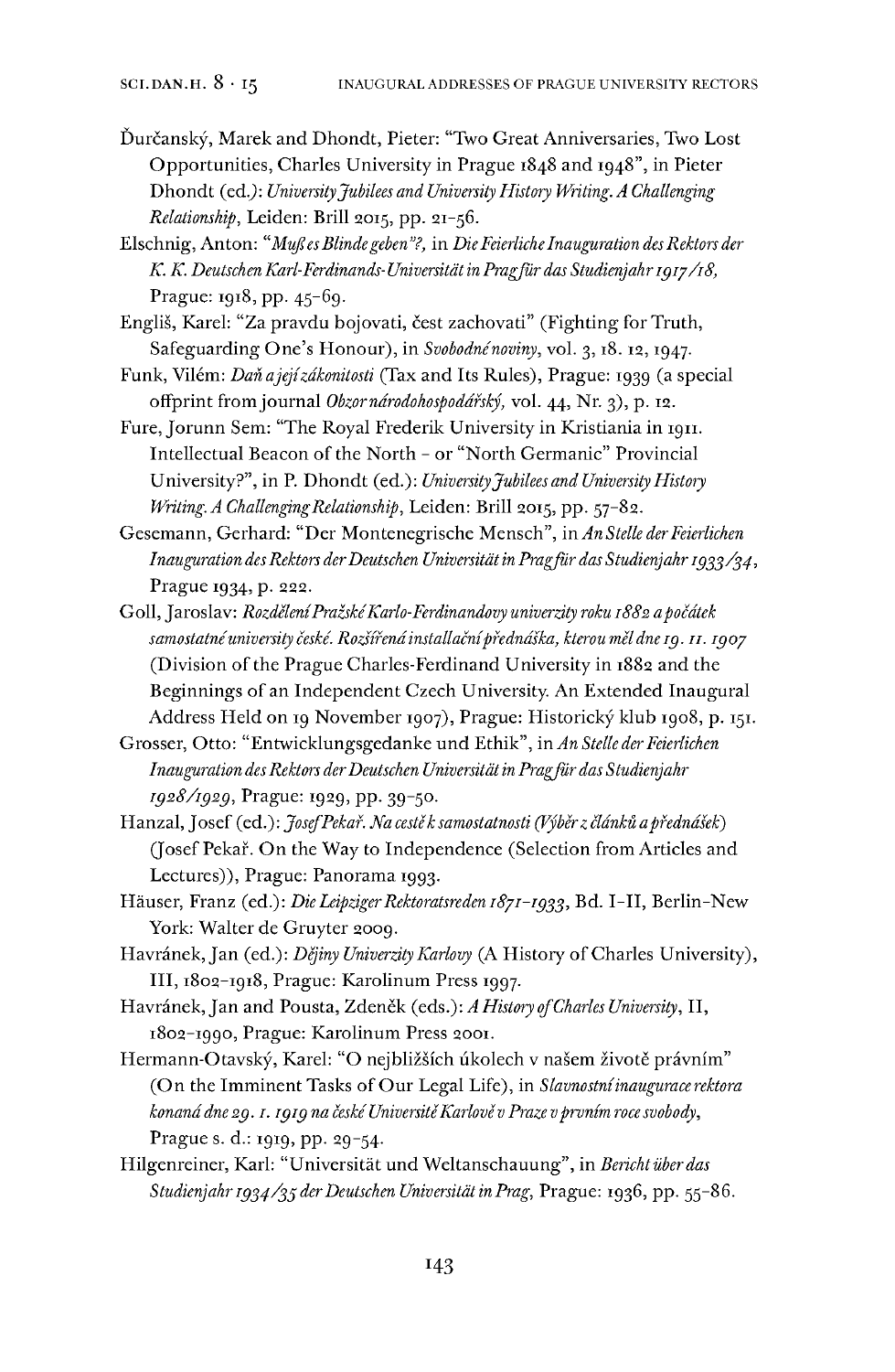- Horåcek, Cyril: "Otåzka ménovå" (On the Subject ofCurrency), in *Universita KarlovavPrazevroce1921/22,* Prague s. d.: 1922, pp. 21-32.
- Hrozný, Bedřich: Onejstarším stěhování národů a o problému civilisace proto-indické (On the Oldest Migrations of Nations and On the Subject of the Proto-Indian Civilisation), Prague: 1939, p. 28. + XX figures.
- Hruza, Karel: *"Derdeutsche Insignien- undArchivalienraub aus derPrager Universität 1949",* in *Bohemia,* Bd. 48, 2008, H. 2, pp. 349-411.

http://www.historische-kommission-muenchen-editionen.de/rektoratsreden/

Huppert, Karl (Carl): "Über die Erhaltung der Arteingenschaften", in *Die feierliche Installation desRectors der k. k. deutschen Carl-Ferdinands-Universität in Prag Jurdas Studienjahr 1899/96,* Prague: 1895, pp. 17-37

Janošík, Jan: "Obtíže postupu zkoumání biologických" (Difficulties Meeting Biological Research), in *Zprdvaostudijnimroku 1909/10,* Prague: 1910, p. 21.

- Konrad, Ota: *Dejepisectvi, germanistika a slavistika naNemeckéuniverzite vPraze 1918-1949* (Historiography, German Studies, and Slavic Studies at the German University in Prague, 1918-1945), Prague: Nakladatelstvi Karolinum 2011.
- Kučera, Martin: *Rakouský občan Josef Pekař* (The Austrian Citizen Josef Pekař), Prague: Karolinum Press 2005.
- Kutnar, Frantisek and Marek,Jaroslav: *Pfehlednédejiny ceského aslovenského* dějepisectví (A Brief History of Czech and Slovak Historiography), Prague: Nakladatelstvi Lidové noviny 1997.
- Mares, Frantisek: *Zivot-tvurcisila* (Life A Creative Force), Prague: Lidové družstvo 1914 (special offprint from *Přehled* journal; in the Archive of the Charles University bound in a volume *Zprdvaostudijnimroku 1912/19* (Report on Academic Year 1912/1913) Prague 1913), p. 42.
- Mareš, František: "Obnovení University Karlovy" (Renewal of the Charles University), in *Inauguracerektoradne29.11.1920,* Prague s. d.: 1921, pp. 49-74-
- Matiegka, Jindřich: "Plemenné složení československého národa" (Racial Composition of the Czechoslovak Nation), in *Universita Karlova v Praze v roce 1928/29,* Prague: s. d.: 1929, pp. 17-24.
- Miskova, Alena: *DieDeutsche (Karls-) Universität vom MünchenerAbkommen biszum Ende des Zweiten Welkrieges,* Prague: Verlag Karolinum 2007.
- Naegle, August: "Der heilige Wenzel", in *An Stelle derfeierlichen Inauguration des Rektors derdeutschen Karl-Ferdinands-Universität in Pragfürdas Studienjahr1918/19,* Prague: 1919, pp. 33-80.
- Naegle, August: "Bericht über die Studienjahre 1918/19 und 1919/20, in *An Stelle derfeierlichen Inauguration desRektors der deutschen Karl-Ferdinands-Universität inPragfürdieStudienjahrei9i9/2Oundi92o/2i,* Prague: 1921, pp. 3-74.
- Naegle, August: "Husitismus und Katholizismus", in *DieFeierliche Inauguration*